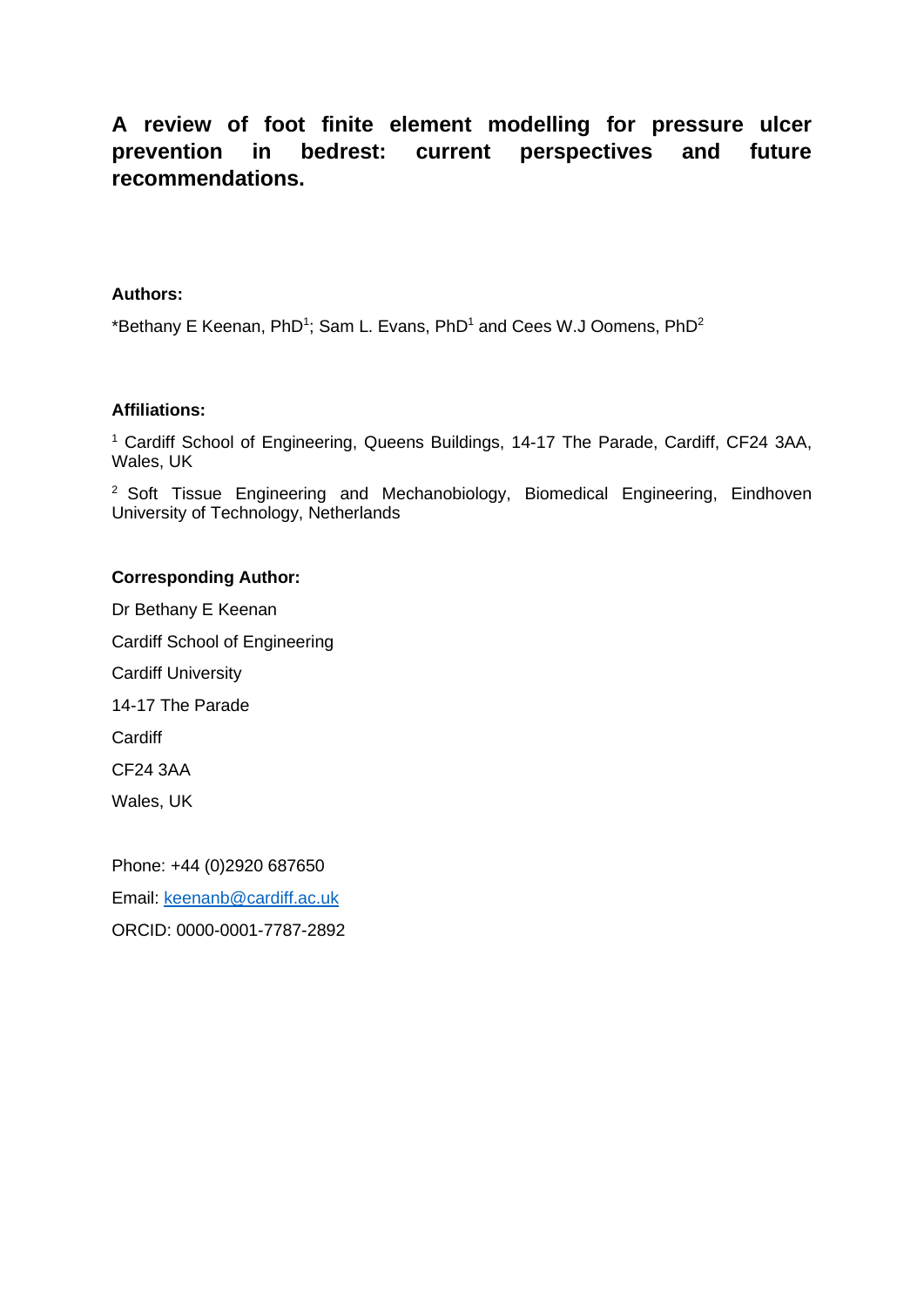# **Highlights**

- Nine FE foot models for pressure ulcer prevention in bedrest exist, yet all produce conflicting results.
- It is difficult to draw clear clinical conclusions due to the methodological limitations.
- **.** Internal soft tissue strains are influenced by foot posture, slope and stiffness of the mattress.
- The limited number of studies emphasise the need for further research in order to provide valuable clinical conclusions.
- Recommendations for future FEA of the foot in bedrest are presented.

# **Abstract**

Pressure ulcers (PUs) are a major public health challenge, having a significant impact on healthcare service and patient quality of life. Computational biomechanical modelling has enhanced PU research by facilitating the investigation of pressure responses in subcutaneous tissue and skeletal muscle. Extensive work has been undertaken on PUs on patients in the seated posture, but research into heel ulcers has been relatively neglected. The aim of this review was to address the key challenges that exist in developing an effective FE foot model for PU prevention and the confusion surrounding the wide range of outputs reported. Nine FE foot studies investigating heel ulcers in bedrest were identified and reviewed. Six studies modelled the posterior part of the heel, two included the calf and foot, and one modelled the whole body. Due to the complexity of the foot anatomy, all studies involved simplification or assumptions regarding parts of the foot structure, boundary conditions and material parameters. Simulations aimed to understand better the stresses and strains exhibited in the heel soft tissues of the healthy foot. The biomechanical properties of soft tissue derived from experimental measurements are critical for developing a realistic model and consequently guiding clinical decisions. Yet, little to no validation was reported in each of the studies. If FE models are to address future research questions and clinical applications, then sound verification and validation of these models is required to ensure accurate conclusions and prediction of patient outcomes. Recommendations and considerations for future FE studies are therefore proposed.

# **Keywords**

Biomechanics; Decubitus; Finite element modelling; Pressure ulcers; Prevention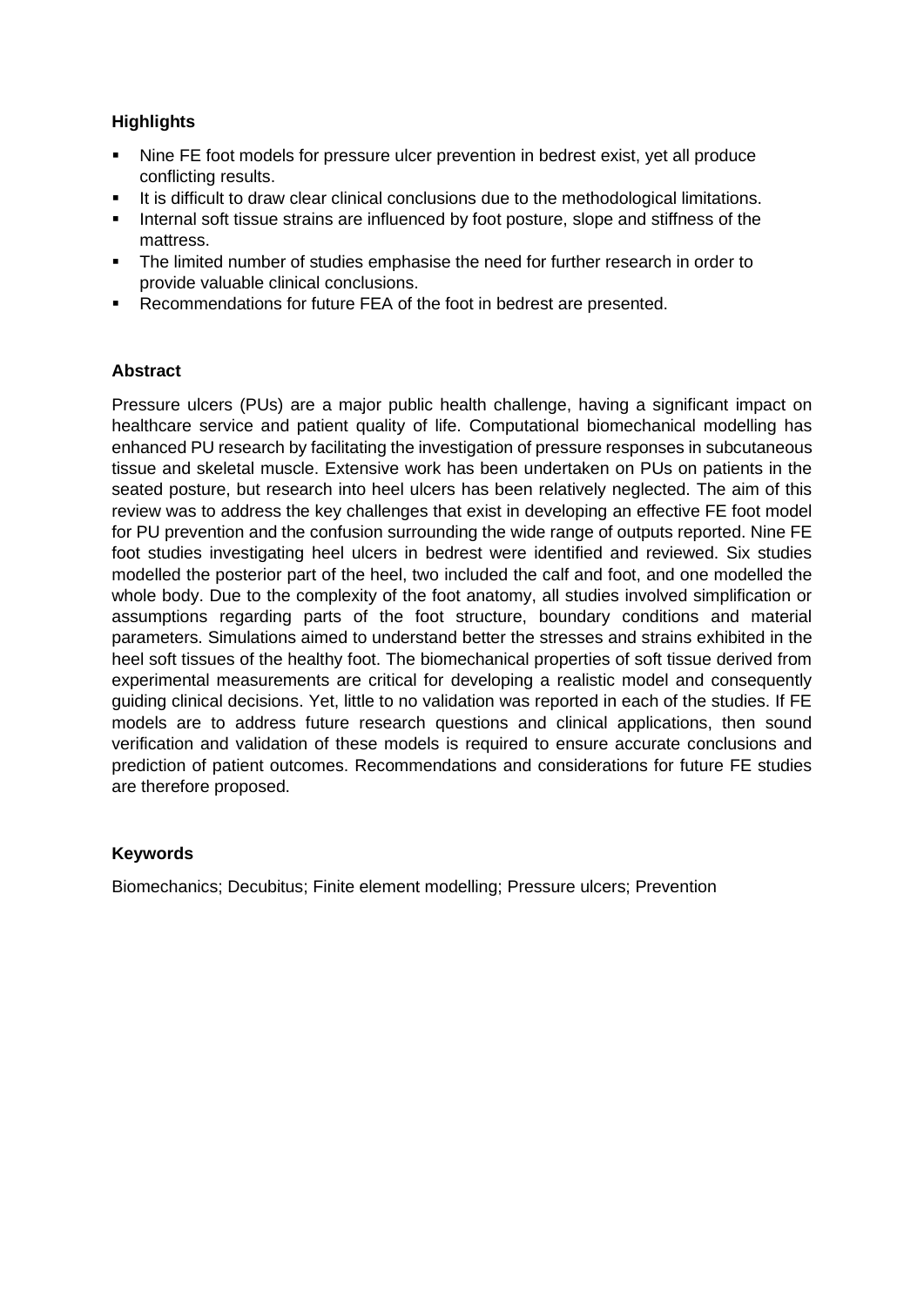# **1. Introduction**

Sustained mechanical loading of the skin and underlying soft tissues can lead to soft tissue damage or ulceration. Both normal pressure and frictional shear forces applied to the skin can cause deformation and injury to the soft tissues, especially over bony prominences. Whilst this is commonly described as a pressure ulcer (PU), any type of loading apart from a uniform hydrostatic pressure will cause shear deformation of the tissue and hence potentially lead to injury.

In the United Kingdom, the cost of treating a PU varies from £1,214 to £14,108, with the overall daily costs in the region of £1.4 million [1,2]. Global PU prevalence rates vary considerably between different geographic and clinical settings, with the UK reported to have the highest point prevalence of 26.70% in a recent systematic review [3]. PU management is therefore a relevant problem that has still not been fully addressed, whereby the development of new intervention strategies to manage PU prevention is required.

The aetiology of PUs is complex with many different intrinsic and extrinsic factors potentially contributing to the onset and development of a PU. Although it is known that sustained mechanical loading is the primary cause of PUs, the aetiology is also connected with a variety of biomechanical, physiological, and biochemical processes at the cellular and tissue level [4]. The underlying damage pathways whereby mechanical loading leads to tissue breakdown are poorly understood, although it is believed that ischemia, reperfusion, impaired lymphatic drainage and sustained deformation of cells may play a pivotal role [5,6]. To understand the aetiology of PUs and potentially improve the management and prevention of PUs, healthcare professionals should be able to predict whether or not a certain state of internal mechanical loading (such as tissue deformations and forces per unit area of tissue) would lead to localised irreversible cell damage [7,8].

The heel is one of the two most common sites for PUs, experiencing some of the most severe pressure injuries [9,10]. It is considered a particularly vulnerable area due to its anatomy, disease burden, co-morbid conditions, and the ageing process [11]. Current clinical practice to help prevent heel ulcers involves either the repositioning of the patient, and/or redistributing the pressure using a support surface such as overlays, heel boots or mattress systems. Whilst this offers tissue viability nurses general guidance in dealing with PUs, the mechanics of pressure injury and its prevention are still poorly understood, and such devices are not always effective in all patients.

Finite element (FE) modelling is one approach that has the potential to inform clinical practice and prevent heel ulcers either as a tool for preclinical testing of support interfaces and/or identifying anatomical risk factors. Although it considers only mechanical loading and ignores the many other factors that may be involved in PU formation, it does offer the possibility of exploring the effect of mechanical factors in isolation, which is difficult in clinical studies. Such an approach requires that we assume a link between mechanical loading and injury, but we do not know exactly what this mechanism is or the precise injury thresholds, which is a key limitation of this method.

FE modelling is a conventional computational technique for estimating internal stress, strain and deformation under load, and can be used to predict damage where these exceed appropriate criteria. Whilst not routinely used for PU management, medical imaging modalities such as Magnetic Resonance Imaging (MRI) and Computed Tomography (CT) can provide accurate, patient-specific detail of anatomical geometry. Datasets are typically obtained from healthy subjects or cadavers where the volumetric data is segmented into the required regions of interest through manual or automated segmentation. The two-dimensional or threedimensional model is then meshed and assigned material properties, boundary conditions and external loads (e.g. gravity). Simulations can then be performed in a non-linear FE solver to assess the behaviour of the tissues when interacting with a support surface either in a static or dynamic position.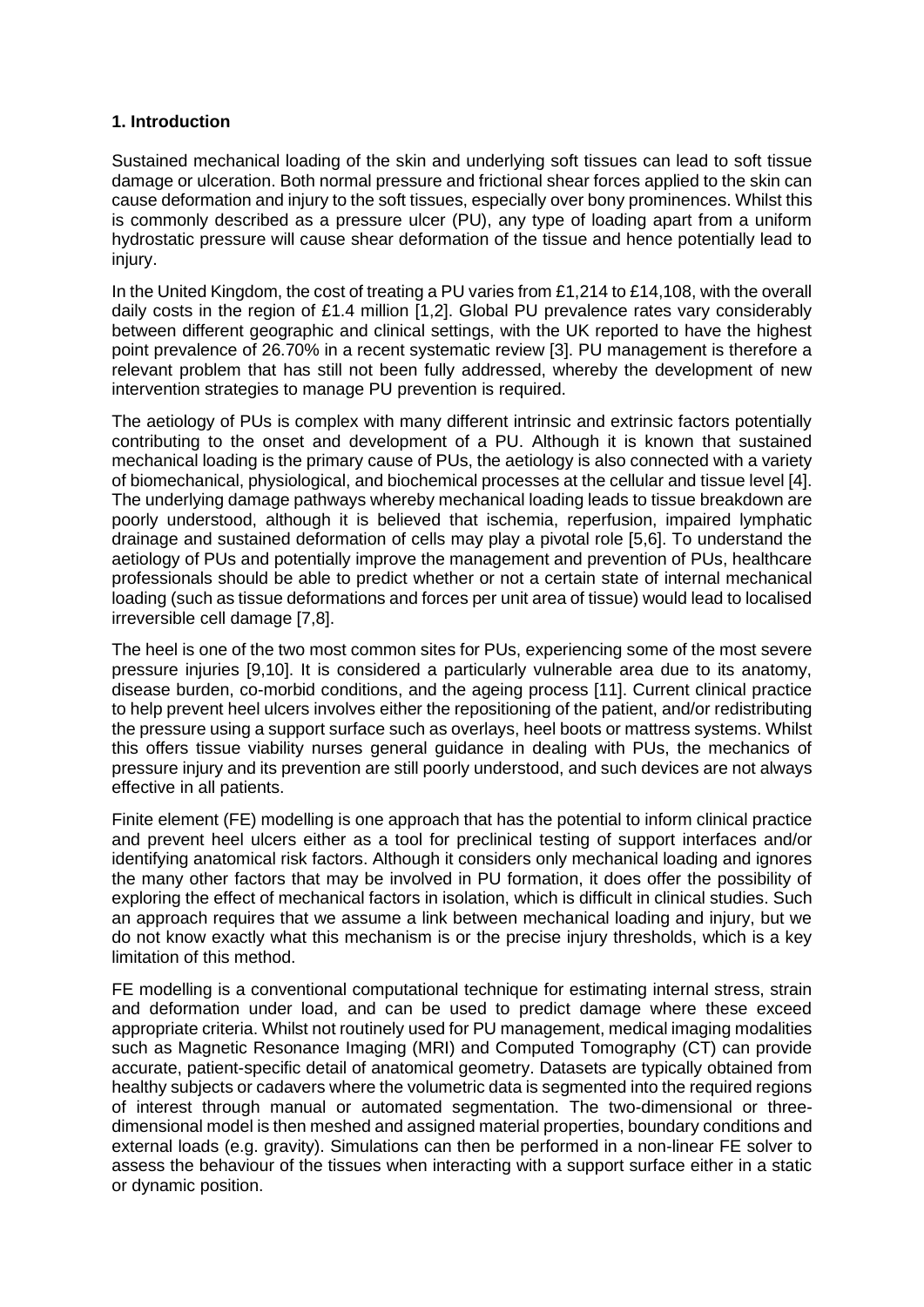As PUs are not limited to the heel, a number of studies have used FE analysis to investigate PUs at other anatomical sites, such as the buttock [[12], [13], [14], [15]]. Foot models in a standing posture or dynamic stance are also common, particularly with regards to the development of new insole design or footwear [[16], [17], [18], [19]], as well as foot ulcers from underlying health conditions such as diabetes [20,21]. Yet, similar research regarding heel ulcers for bedridden patients is limited, with only nine studies to date having modelled heel ulcers or diabetic foot ulcers (DFUs) in a supine position [[21], [22], [23], [24], [25], [26], [27], [28], [29]]. It is important to emphasise here that whilst these are both caused by prolonged loading, DFUs include a complex array of underlying complications such as neuropathy, vasculopathy, osteoarticular involvement and infection. A PU, on the other hand, is defined as a localised injury to the skin and/or underlying tissue usually over a bony prominence, as a result of pressure, or pressure in combination with shear [30]. Both PUs and DFUs are included in this review to highlight the differences between the healthy and diabetic foot, as previous research has shown that atypical foot anatomies are more susceptible to heel ulcers than the healthy foot [21].

This review has been written primarily for engineers and those interested in FE modelling but is in a format which will hopefully aid understanding for those in the field of PUs who have limited or basic understanding of computational models and engineering principles. Therefore, each section introduces a brief overview of the stages involved in the FE modelling process, before discussing the reviewed studies, the differences in the outputs reported and the effect this potentially has on clinical management.

The aim of modelling is to find out how clinical variables affect the soft tissue strains and therefore the likelihood of injury. We thus aimed to answer the following questions:

- ⁃ How are the internal soft tissue strains influenced by foot posture?
- ⁃ How are the internal soft tissue strains influenced by the slope and stiffness of the mattress?

⁃ How are the internal soft tissue strains influenced by the friction co-efficient at the skin– surface interface?

The Discussion section will revisit these clinical questions to evaluate to what extent the models were able to address them, and what adjustments, improvements and additions are needed to answer them more thoroughly.

#### **2. Methods**

#### 2.1. Search strategy

The primary aim of the search strategy was to retrieve all original papers on FE analysis of the entire foot, lower leg or posterior part of the heel to assess the validity of the methods used and the outcomes presented. Studies in a standing posture, seated posture or dynamic stance were excluded, along with studies on fracture fixation or broken bones. A formal systematic review was not deemed appropriate due to the limited number of studies in this field.

#### 2.2. Selected studies

The databases searched were Medline, PubMed, Ovid and Scopus. The following search terms were used in combination with the Boolean operators (AND, OR) to enable the identification of all relevant studies: finite element modelling, image-based modelling, computational modelling, heel, foot, lower leg, diabetic foot ulcer, heel ulcer, pressure ulcer, decubitus, supine, bedrest, MRI, CT, FE\* (symbol meaning a 'wildcard' character for searching purposes), pressure\* and diabetic\*.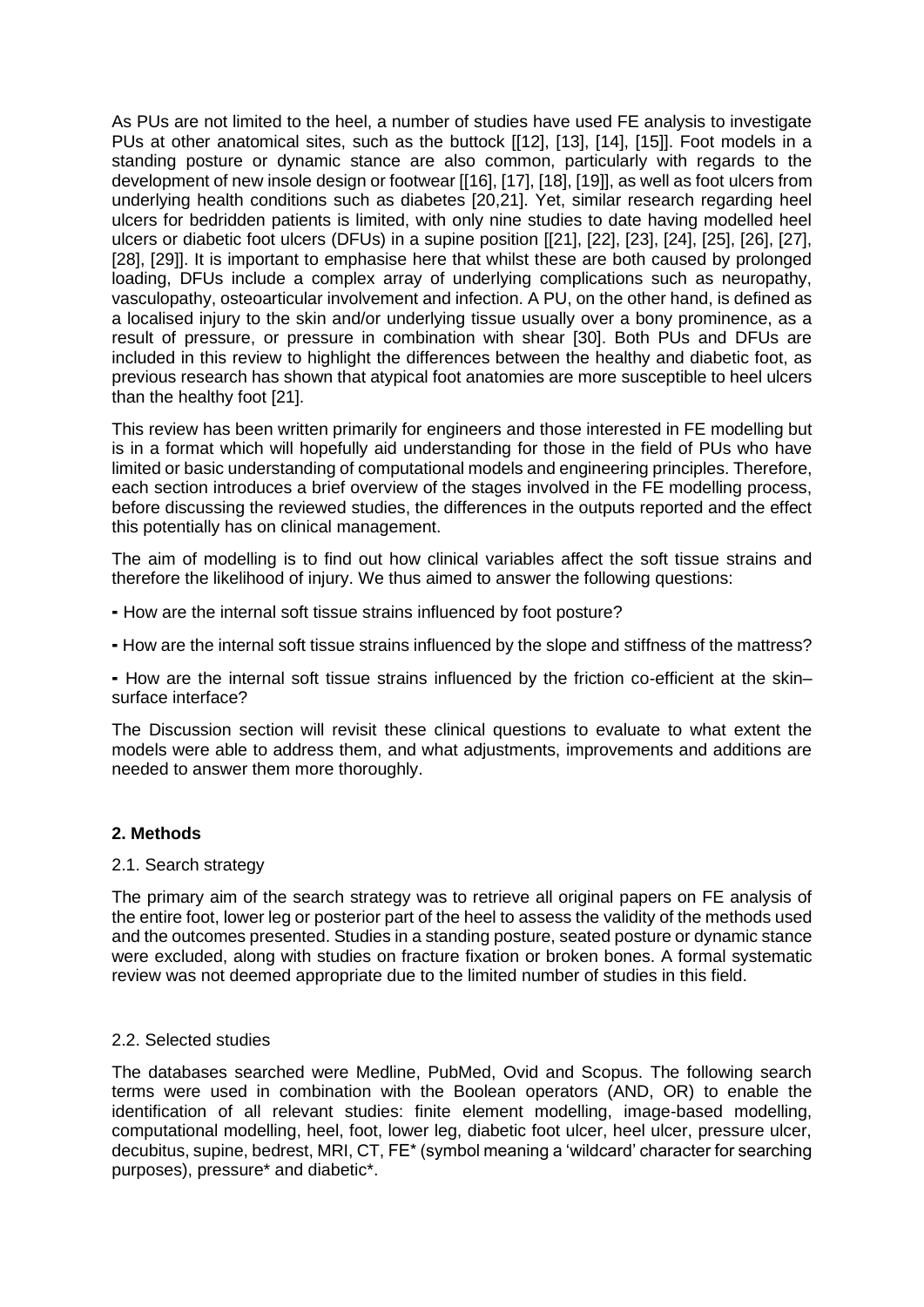The search was limited to studies with full texts published in English but there were no limitations in terms of publication date or age of participants within the studies. PUs at any stage (i.e. Grade I − IIII) were also included. No attempt was made to search the 'grey' literature.

Nine studies met the eligibility criteria for inclusion and were reviewed in this paper (Table 1). These studies specifically modelled the foot or part of the foot and/or lower leg in bedrest with a focus on heel ulcers. Six studies modelled the posterior part of the heel, two models included the calf and foot, and one study modelled the whole body. All studies simulated the healthy foot, with three studies focusing on the implication of deep tissue injury (DTI) and/or diabetes.

Table 1. Studies included in the present review ( $N = 9$ ) with corresponding information about dataset, foot imaged, number of models, number of participants (Pt) and their demographics, geometry and study focus, foot orientation and weight of lower leg and foot (where DTI = deep tissue injury, BW = body weight and  $*$  foot orientations are in plantar flexion and not abduction/adduction).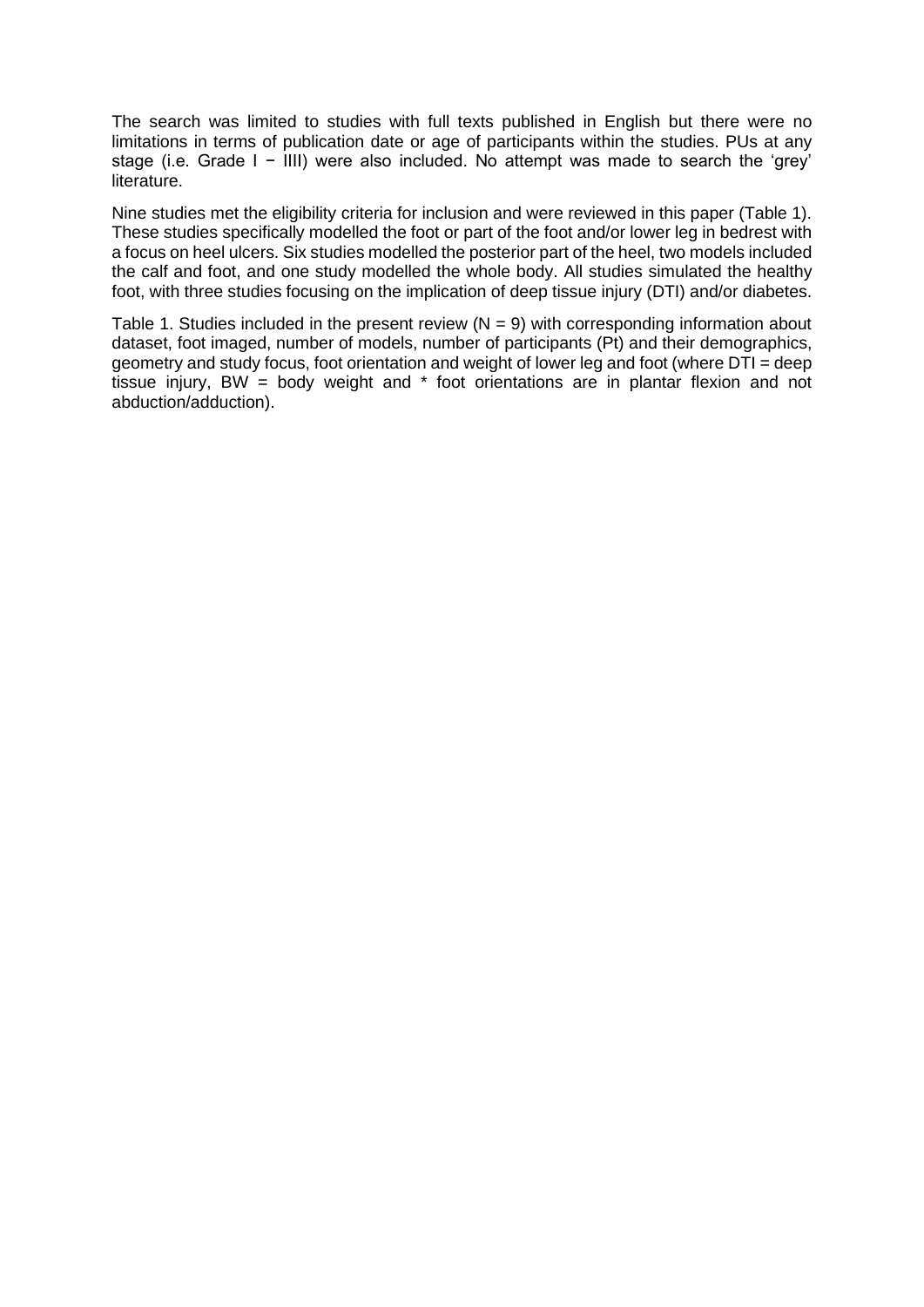**Table 1: Studies included in the present review (N=9) with corresponding information about dataset, foot imaged, number of models, number of participants (Pt) and their demographics, geometry and study focus, foot orientation and weight of lower leg and foot (where DTI = deep tissue injury, BW = body weight and \*foot orientations are in plantar flexion and not abduction/adduction).** 

| <b>Study</b>                | <b>Dataset</b>                             | Foot        | No of<br><b>Models</b> | <b>Gender</b> | Pt | Age<br>(yrs)   | Weight<br>(kg) | Height<br>(m)            | 3D anatomical geometry and<br>study focus                                                                                | Foot (°)                               | Lower leg and foot<br>weight/Force      | <b>Software</b>                |
|-----------------------------|--------------------------------------------|-------------|------------------------|---------------|----|----------------|----------------|--------------------------|--------------------------------------------------------------------------------------------------------------------------|----------------------------------------|-----------------------------------------|--------------------------------|
| Gefen 2010<br>$[16]$        | Simplified<br>theoretical<br>model         | N/A         | $\overline{1}$         |               |    |                |                |                          | Rigid sphere calcaneus and<br>elastic soft tissue layer.<br>Diabetes, edema and<br>dehydration related to heel<br>ulcers | N/A                                    | Foot 1kg [26,27]                        |                                |
| Sopher et al<br>2011 [17]   | VH - American<br>Cryosections              | Left        | 14                     | Male          | 1  | 38             | 90             | 1.80                     | Posterior portion of heel 65 x 50<br>mm (W x H) specifically for DTI                                                     | 60, 90                                 | 2% of BW [26,27]                        | SolidWorks<br>Abaqus           |
| Levy et al<br>2015 [18]     | 56 T1- axial MRI<br>slices                 | Left        | 9                      | Male          |    | 34             | 90             | $1.78 \pm 0.6$<br>$[28]$ | Posterior part of heel<br>efficacy of dressings for heel<br><b>PU<sub>s</sub></b>                                        | N/A                                    | Downward displacement<br>$4.4 - 5.1$ mm | ScanIP<br>FEBio                |
| Luboz et al<br>2015 [19]    | Zygote CAD leg<br>Calcanei from<br>CT data | Right       | 18                     | Male          |    |                | 70             |                          | Lower leg model<br>Influence of calcanei on heel PU                                                                      | <b>Neutral</b>                         | 6% of BW [29]                           | <b>Blender</b><br>Artisynth    |
| Levy et al<br>2016 [20]     | 56 T1- axial MRI<br>slices                 | Left        | 20                     | Male          |    | 34             | 90             | $1.78 \pm 0.6$<br>$[28]$ | Posterior part of heel<br>efficacy of dressings for DTI of<br>patients with diabetes                                     | Neutral,<br>10, 20,<br>$30*$           | Downward displacement<br>$4.4 - 5.1$ mm | ScanIP<br>FEBio                |
| Lee et al<br>2017 [21]      | 3D CAD<br>geometry                         | <b>Both</b> | 6                      | Male          | 3  | 20<br>20<br>20 | 63<br>82<br>90 | 1.78<br>1.84<br>1.75     | Whole body 3D scanning to<br>obtain the silhouette data of the<br>subject with anti-PU mattresses                        | <b>Neutral</b>                         | The real BW of each<br>subject          | PTC Creo<br>3D-Doctor<br>Ansys |
| Friedman et<br>al 2019 [22] | 41 T2- axial MRI                           | Right       | 30                     | Male          |    | 72             | 95             |                          | Posterior part of heel with DTI,<br>Injurious tissue loads, angle of<br>mattress                                         | Neutral                                | 1.0 - 2.2% of BW [30]<br>9.3N and 20.6N | ScanlP<br>FEBio                |
| Zwam et al<br>2020 [23]     | VH - Korean CT                             | Right       | 19                     | Male          | 1  | 33             | 55             | 1.64                     | Lower leg model<br>Risk factors for heel PUs                                                                             | 45, 60,<br>75, 90,<br>105, 120,<br>135 | 6% of BW<br>leg mass 3.36kg             | Gibbon<br>Abaqus               |
| Soh et al.<br>2020 [24]     | Simplified 3D<br>CAD geometry              | N/A         | $\mathbf{1}$           |               |    |                |                |                          | Cylinder for the lower leg and<br>sphere for the bone. Presence<br>of panniculus carnosus muscle.<br>PU and dressings    | N/A                                    | 20N of one foot (2kg)                   | SolidWorks<br>Abaqus           |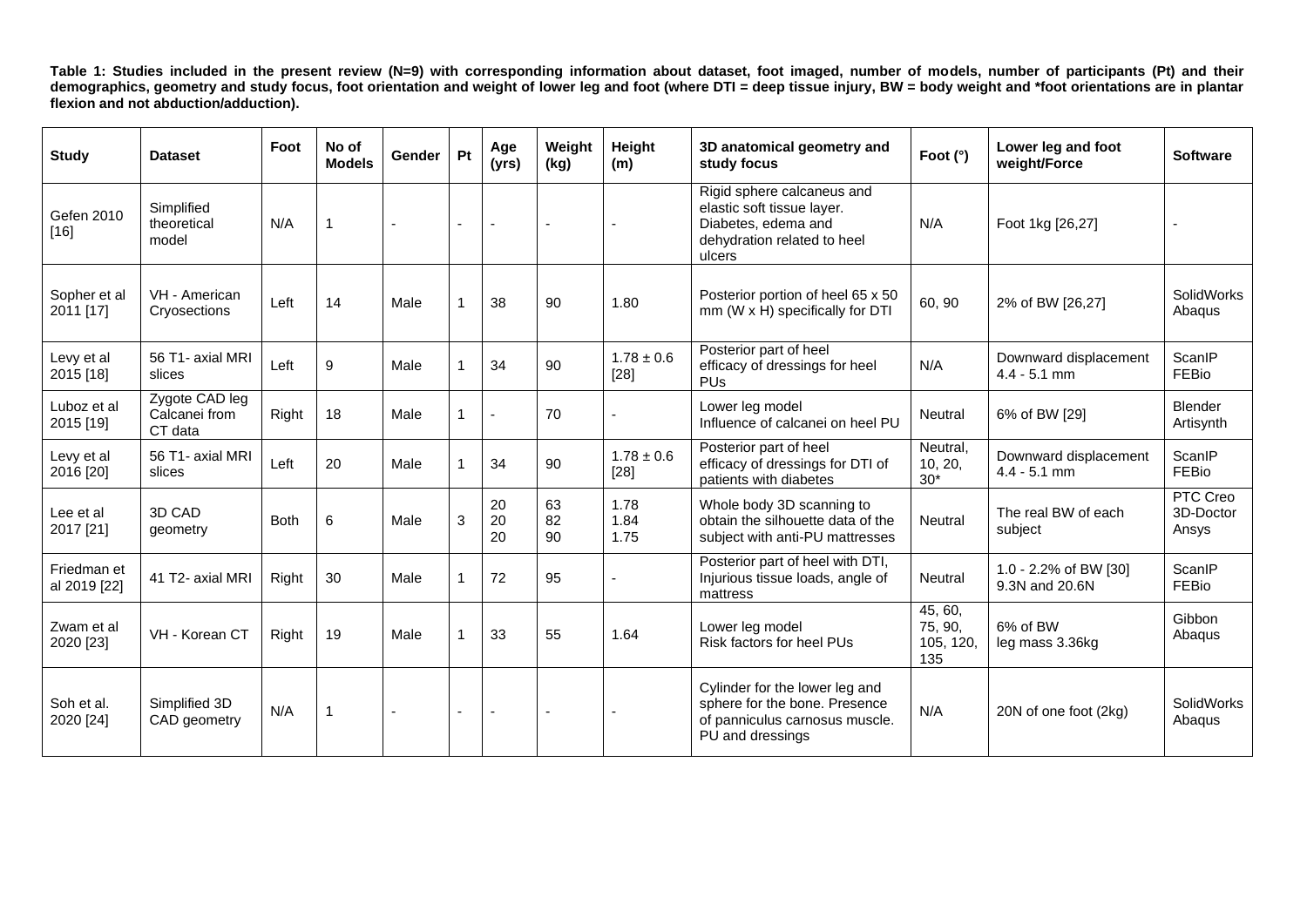# **3. Results**

3.1. Imaging modalities, datasets, and FE geometry

High-resolution MRI and CT images are used to reconstruct geometrically accurate 3D foot models of individual subjects which can provide valuable information on the tissue deformation and damage caused by external loading. MRI provides good spatial resolution (the ability to distinguish two separate structures an arbitrarily small distance from each other) and better contrast resolution (the ability to distinguish between two arbitrarily similar but not identical tissues) for soft tissues than CT scans, and can generate cross-sectional images in any plane [31].

Each image within the MRI or CT scan is called a slice, which stacked together forms a volume (or volumetric data). This stack can be translated into a mesh, which subdivides the stack into domains called elements. These elements can be tetrahedral or hexahedral and linear or quadratic shape functions can be used, resulting in elements with straight or curved edges respectively. The smaller the elements, the more accurate the FE model, but this will also increase the computational time (as a set of equations are solved over each element). Fig. 1 shows an example of an individual sagittal CT slice of the foot, through to a finely meshed 3D FE model.



Fig. 1. From left to right - Individual 3D slice from Visible Human CT dataset [31], volumetric data, segmented skin model and a mesh containing tetrahedral elements.

Of the nine studies reviewed, three studies involved MRI data, but with two types of sequences: T1-weighted (typically used to investigate normal anatomical details) and T2 weighted (more commonly used to investigate tissue edema). Both studies by Levy et al. used existing T1-weighted axial MRI data from Tenenbaum et al. where the left feet of ten healthy male subjects were scanned with a 1.5 T MRI system [23,25,32]. However, only subject 2 was used to create an FE model and it is not known why this subject was chosen over the other nine subjects. By contrast, Friedman et al. used a T2-weighted axial MRI sequence to scan the right foot of a 72-year-old patient with DTI [27]. Knowing that the mean thickness of the Achilles tendon is 5.1  $\pm$  0.63 mm (range, 3.8–6.9 mm) and the insertional location of the Achilles tendon on the calcaneal tuberosity is inconsistent, the slice thickness of 3 mm used in these studies would result in only one or two slices of MR data. This limited detail is problematic, as it is near impossible to accurately replicate the geometry and location of the Achilles tendon in the FE model and thus assess where the strains are occurring in the soft tissue [33,34].

Due to the ethical issues involved in imaging a patient using ionising radiation, studies involving CT data have typically used a publicly available cadaveric dataset called the Visible Human (VH) Project [35]. Since the original American VH project was launched in 1994, further projects have been developed in Korea (Visible Korean) and China (Chinese Visible Human and Virtual Chinese Human) as found in Table 2 [36].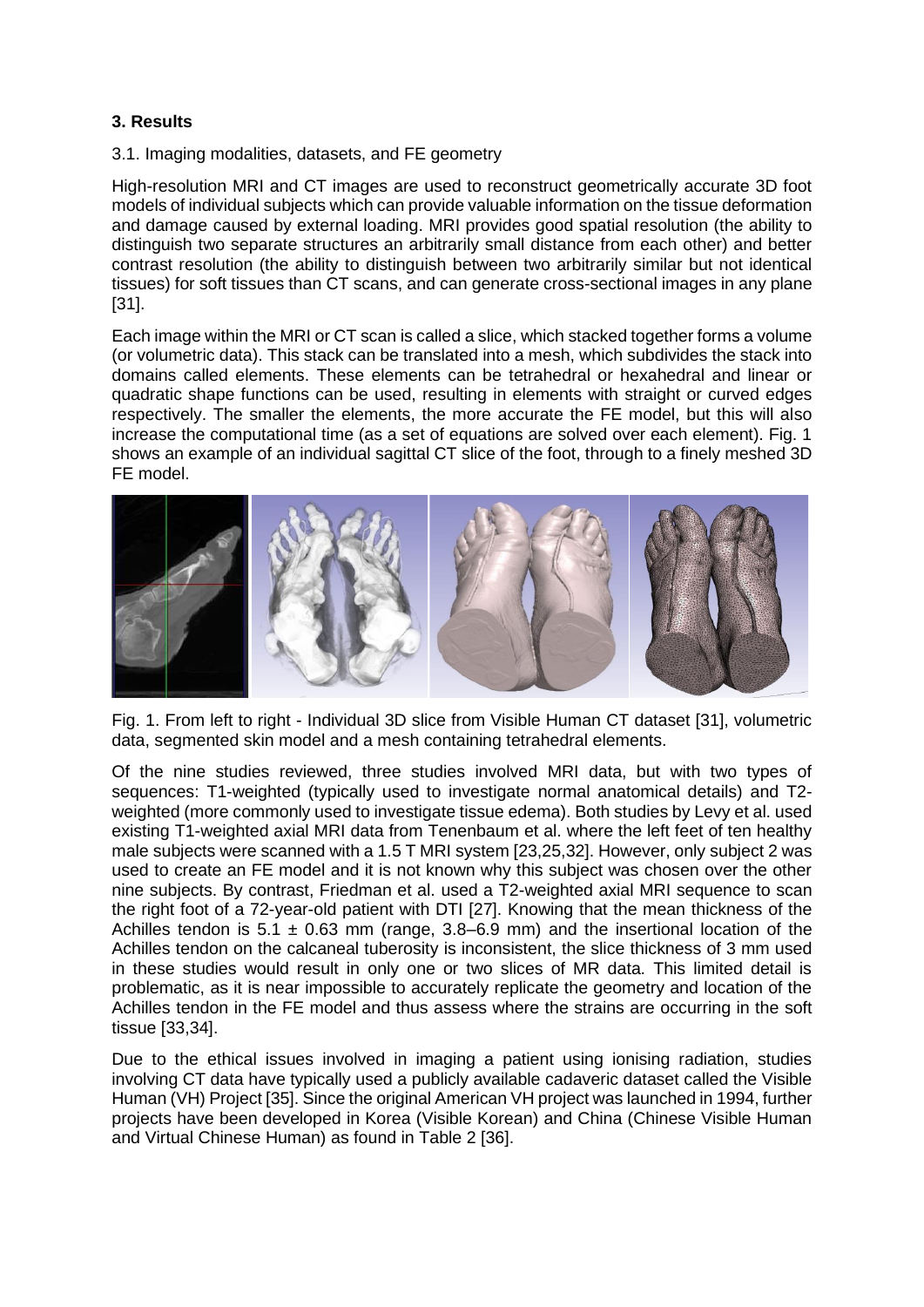| <b>Whole Body</b><br><b>Datasets</b> | <b>Sex</b><br>(M/F)   | Age<br>(yrs)               | Weight<br>(kg)               | Height<br>(m)                        | Cause of death                                                                 | <b>CT slice</b><br>intervals<br>(mm)                      | <b>Pixel</b><br>size<br>(mm)              |
|--------------------------------------|-----------------------|----------------------------|------------------------------|--------------------------------------|--------------------------------------------------------------------------------|-----------------------------------------------------------|-------------------------------------------|
| Visible Human<br>Project [31]        | M<br>F                | 38<br>59                   | 90                           | 1.80                                 | Lethal injection<br>Suspected heart<br>attack                                  | 1.0<br>0.33                                               | 0.33<br>0.33                              |
| Visible Korean<br>[36]               | M<br>F                | 33<br>26                   | 55<br>53                     | 1.64<br>1.60                         | Leukaemia<br>Stomach cancer                                                    | 0.2<br>$0.2 - 1.0$                                        | 0.2<br>0.1                                |
| Chinese Visible<br>Human [37]        | M<br>F<br>M<br>F<br>F | 35<br>22<br>21<br>25<br>25 | 65<br>54<br>66<br>57.5<br>59 | 1.70<br>1.62<br>1.82<br>1.62<br>1.70 | CO Poisoning<br>Food poisoning                                                 | $0.1 - 1.0$<br>$0.25 - 1.0$<br>0.1<br>$0.25 - 1.0$<br>0.2 | $0.25 -$<br>0.5<br>0.17<br>$\blacksquare$ |
| <b>Virtual Chinese</b><br>Human [38] | F<br>M<br>F<br>M      | 19<br>24<br>0.10<br>28     | 46<br>56                     | 1.55<br>1.66                         | Food poisoning<br>Food poisoning<br><b>Foetal distress</b><br>Lethal injection | 0.2<br>0.2<br>0.1<br>0.2                                  | 0.2<br>0.2<br>0.1<br>0.1                  |
| Zygote [39]                          | M                     | ٠                          | USA 50th<br>percentile       | <b>USA 50th</b><br>percentile        | $\blacksquare$                                                                 |                                                           |                                           |

**Table 2: Whole-body human datasets and demographics (where information is available)**

Sopher et al. used the VH anatomical cryosections of the left foot from a 38-year-old American male. The contours of the bone, fat pad and skin were drawn manually for each slice and then lofted into 3D bodies. The FE model was simplified to include only the region of the posterior heel as a 3D 50 mm x 60 mm cube [17]. Zwam et al. used a similar approach for segmenting the contours of the bone, Achilles tendon, and skin before importing into Abaqus to loft into a 3D solid body, however, CT data from the Korean VH project was used for a 33-year-old male [23]. Whilst both the American and Korean males are of a similar age, their weight and height are different (55 kg and 1.64 m compared to 90 kg and 1.80 m respectively). Knowing that the height, body weight and BMI significantly decrease in both sexes between the ages of 70–95 years old and that heel ulcers are predominantly found in older adults, it is important to use a dataset that best represents the population at risk [37].

There is a balance to be made when substituting or combining healthy tissue and bone into a dataset. Friedman et al. 'filled' the area where the DTI was present with healthy soft tissue. Whilst this can provide a general idea of where the soft tissue would be present, the subcutaneous tissue is typically damaged and necrotic in patients who present with DTI. Luboz et al. used a similar approach when combining calcaneal CT data with surrounding soft tissue from the Zygote dataset [24]. The calcaneus was removed from the dataset and replaced by subject-specific CT data of calcaneal bone. It is unclear from this study how the CT data of the 18 calcanei were obtained or what CT parameters were used. This data may have been acquired through the Zygote dataset, although it is also possible that it was obtained from a routine clinical CT scan for foot and ankle surgery, perhaps explaining why only the calcaneus was used.

Simplified heel geometry without clinical imaging provides a first-order approximation of the heel but does not reflect the true anatomy. A cylinder is often used to model the lower leg, with the calcaneus modelled as a rigid sphere pressing against a homogeneous linear-elastic layer that represents the soft tissue [21,29]. Surface geometry data can also be obtained using a motion sensor device to reconstruct a 3D CAD model of the body [26].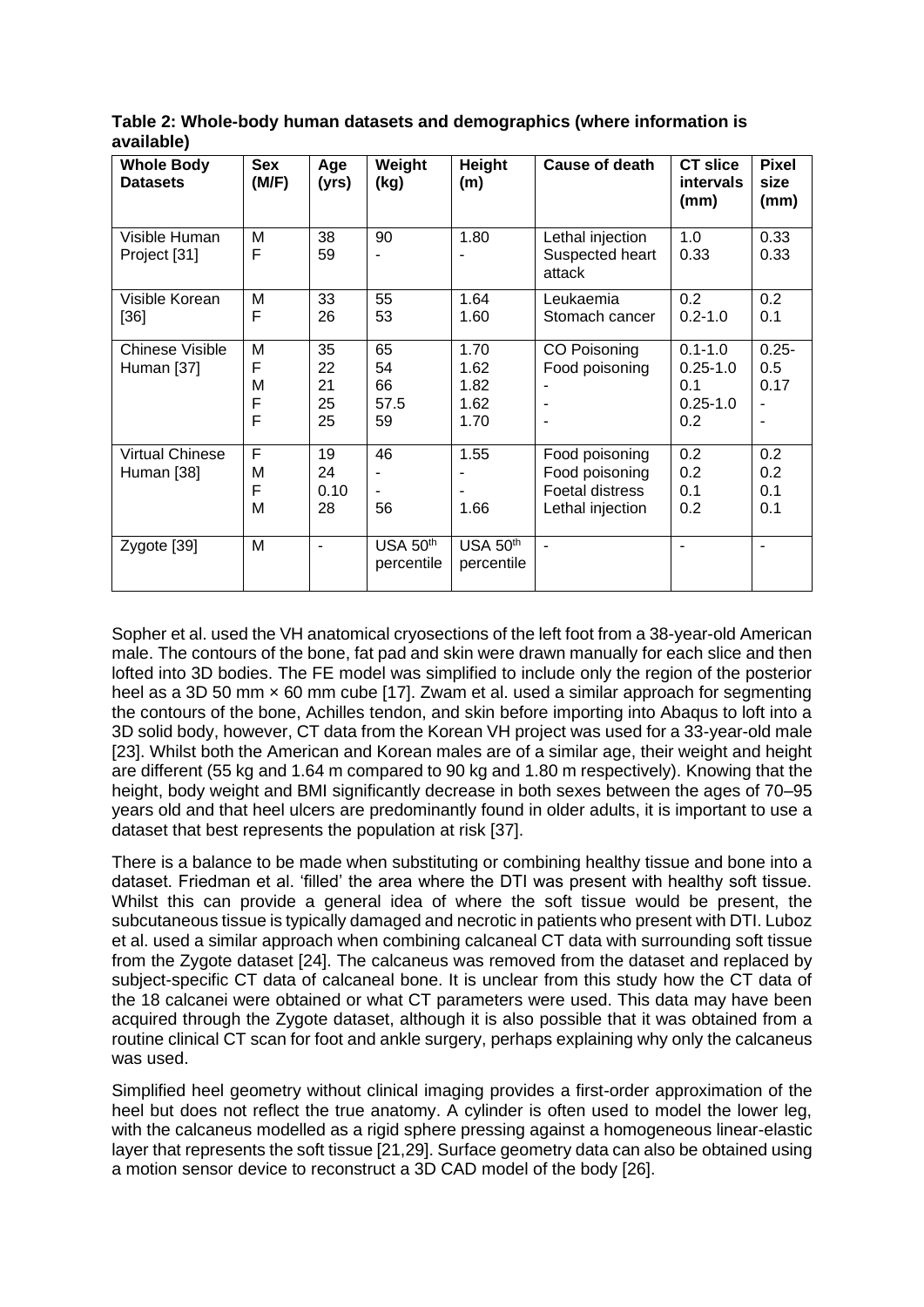The complexity of the anatomy and function of the foot requires a wide range of assumptions and simplifications to be made. The reviewed studies included whole lower leg, whole foot and part foot geometry, but it is unclear how complex the foot model needs to be in order to be clinically useful. Deciding which anatomical structures to include in the model is an important question that has yet to be addressed. Geometrically detailed FE models derived from MRI and CT data provide accurate intrinsic anatomy but have the disadvantage of requiring both clinical and biomechanical expertise to develop a model and interpret its results effectively as well as high computational cost. Simplified CAD models offer an alternative approach to developing a heel model, without the need for ethical approval or funding. The advantage of this approach is that it is quick (both to construct and solve), and it can provide estimated results and general insights into biomechanical characteristics as an initial start point. The challenge of defining a simple, yet realistic, biomechanical model which is computationally efficient requires further development and advancement of FE techniques.

#### 3.2. Constitutive models and assignment of material properties

Measuring the mechanical properties of soft tissues is complex and there are many potential errors and uncertainties in developing a suitable constitutive model that will describe the behaviour of the material sufficiently [38,39]. The model will never be an exact representation of the behaviour due to the vast number of unknown parameters. Current constitutive models are simplistic and inaccurate, particularly for reliably predicting the behaviour of the foot soft tissues in different circumstances. The material parameters themselves are also difficult to measure accurately and published data is often subject to large and unknown uncertainties.

Due to the intricate structure and unusual properties of soft tissues, it is difficult to accurately simulate their mechanical behaviour. A non-linear material model is therefore used to replicate the relationship between stress and strain (where the materials typically become stiffer the more they are deformed). The incorporation of both non-linearity and time-dependency into a continuum material model represents a highly complex mathematical problem which has led to a range of different approaches in the literature. The most widely used constitutive model for investigating heel PUs are hyperelastic models based on a strain energy density (SED) function.

The simplest hyperelastic model is neo-Hookean where the Young's modulus, E, and Poisson's ratio, p, must be defined. This model describes a compressible neo-Hookean material and is based on an SED made from the first and third invariants of the left Cauchy-Green deformation tensor. The Mooney-Rivlin model is similarly derived but the coefficient of the first and second invariant term, c1 and c2, along with the bulk modulus, k, must be defined. The SED function for Ogden differs from the previous two models and is expressed in terms of the principle stretch ratios and the volume ratio J. The bulk modulus, k, coefficient and exponent of nth term c [n] and m [n] (where n can be any positive integer) must be defined. All of these models are isotropic (they have the same properties in all directions), which is arguably inappropriate for tissues like the Achilles tendon which are much stiffer in the longitudinal direction [40].

The material properties for the skin and Achilles tendon have typically been derived from both animal and human data [41,42]. Muscle, ligament and/or fat are often modelled as one homogenous material to define a combined 'soft tissue' layer. Whilst this essentially removes a layer of complexity, this approach does not allow for the stresses or strains at an individual level to be assessed (which is an important consideration for better understanding heel PUs, particularly in the case of DTI). It is obvious that these tissues have very different mechanical properties and so replacing them with a single generic material inevitably leads to substantial inaccuracies. The specific constitutive models used to simulate the mechanical behaviour of the foot tissues and the methods for calculating and assigning their material properties and coefficients are presented in Table 3.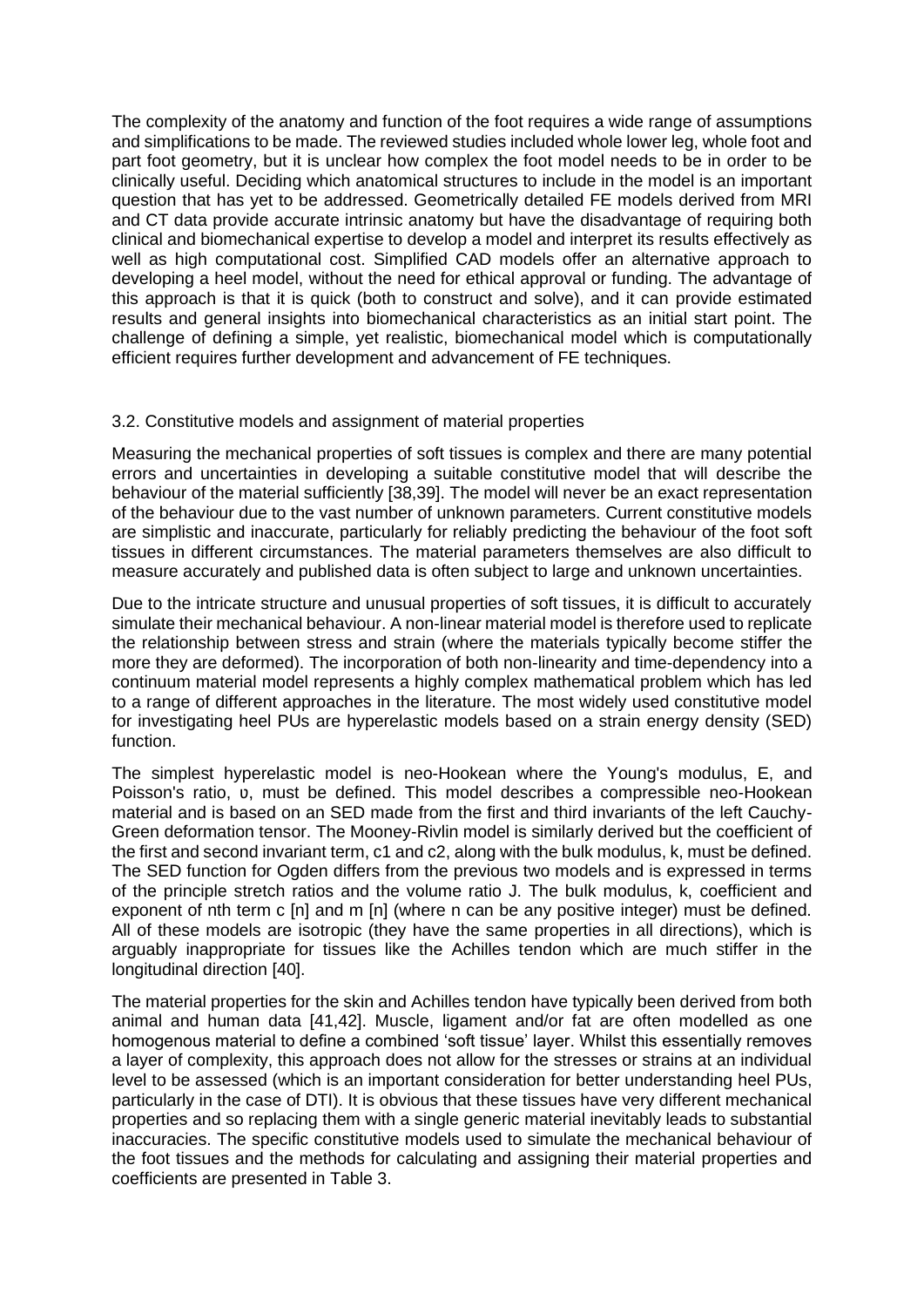**Table 3 – Strain Energy Density (SED) function, Constitutive model with corresponding material parameters coefficients, where OG = Ogden, NH = Neo-hookean, MR = Mooney Rivlin, LE = isotropic linear elastic, U and L = upper and lower part of support. \*Study by Levy et al 2016 is an extension of the previous study in 2015. Only diabetic material properties given below. Friction at skin – mattress interface except Soh et al where \*friction between bone and soft tissue interface.**

| Study                       | SED function, W                                                                                                     | <b>Model</b>                                                                                   | <b>Bone/Tissues</b>                                             | Young's modulus<br>$E$ (kPa)                                                    | Poisson's<br>ratio<br>υ (-)                   | Density<br>(kg/m3)                                                                                         | $\alpha$ (-), $D$<br>(mm <sup>2</sup> /N)                                                                      | Shear<br>modulus<br>$\mu$ /G (kPa)                                                         | <b>Bulk</b><br>modulus<br>k (kPa)                                        | <b>Friction</b><br>at interface         | <b>Thickness of</b><br>tissues (mm)                 |
|-----------------------------|---------------------------------------------------------------------------------------------------------------------|------------------------------------------------------------------------------------------------|-----------------------------------------------------------------|---------------------------------------------------------------------------------|-----------------------------------------------|------------------------------------------------------------------------------------------------------------|----------------------------------------------------------------------------------------------------------------|--------------------------------------------------------------------------------------------|--------------------------------------------------------------------------|-----------------------------------------|-----------------------------------------------------|
| Gefen 2010<br>$[16]$        | N/A                                                                                                                 | $\blacksquare$<br>$\blacksquare$                                                               | Calcaneus<br>Soft tissue                                        | $\sim$<br>100                                                                   | $\sim$<br>0.495                               | $\blacksquare$<br>$\sim$                                                                                   | $\blacksquare$<br>$\sim$                                                                                       | $\blacksquare$<br>$\sim$                                                                   | $\sim$<br>$\sim$                                                         | $\blacksquare$<br>$\tilde{\phantom{a}}$ | $\sim$<br>5                                         |
| Sopher et al<br>2011 [17]   | $W = \frac{\mu}{\alpha} (\lambda_1^{\alpha} + \lambda_2^{\alpha} + \lambda_3^{\alpha} - 3) + \frac{k}{2} (J - 1)^2$ | OG<br>LE<br>OG<br>LE                                                                           | Skin<br>Calcaneus<br>Fat pad<br>Support                         | $\blacksquare$<br>7x10 <sup>6</sup><br>$10 - 100$                               | 0.495<br>0.3<br>0.495<br>0.3                  | $\blacksquare$                                                                                             | 6.8<br>$\sim$<br>8.8<br>$\sim$                                                                                 | 640<br>$\sim$<br>0.29<br>$\sim$                                                            | 63800<br>28.9<br>$\overline{\phantom{a}}$                                | 0.42                                    | $\overline{2}$                                      |
| Levy et al<br>2015 [18]     | $W = \frac{G}{2}(\lambda_1^2 + \lambda_2^2 + \lambda_3^2 - 3) + \frac{1}{2}K(lnJ)^2$                                | NH<br>LE<br><b>NH</b><br>LE<br>LE                                                              | Skin<br>Calcaneus<br>Fat<br>Achilles<br>Support                 | $\sim$ $-$<br>$7x10^6$<br>205<br>45, 63 and 80                                  | 0.495<br>0.3<br>0.495<br>0.49<br>0.3          | $\sim$<br>$\sim$<br>$\blacksquare$<br>$\sim$                                                               | ä,<br>$\blacksquare$<br>$\sim$                                                                                 | 31.9<br>$\sim$<br>0.286<br>$\sim$<br>$\sim$                                                | 3179.37<br>28.5<br>$\sim$<br>$\sim$                                      | 0.43                                    |                                                     |
| Luboz et al<br>2015 [19]    | N/A                                                                                                                 | $\overline{N}$<br>$\overline{\phantom{a}}$<br><b>NH</b><br><b>NH</b><br><b>NH</b><br><b>NH</b> | Skin<br>Calcaneus<br>Fat<br>Achilles<br>Muscle<br>Support       | 200<br>30<br>1x10 <sup>6</sup><br>60<br>$10 - 500$                              | 0.495<br>0.49<br>0.495<br>0.495<br>0.495      | $\sim$<br>$\overline{\phantom{a}}$<br>$\overline{a}$<br>$\sim$<br>$\blacksquare$                           | ٠<br>$\overline{\phantom{a}}$<br>ä,                                                                            | $\blacksquare$<br>$\sim$<br>$\overline{\phantom{a}}$<br>$\overline{\phantom{a}}$<br>$\sim$ | $\overline{\phantom{a}}$<br>$\sim$<br>$\sim$<br>$\overline{a}$<br>$\sim$ | $\overline{\phantom{a}}$                | $\mathbf{1}$                                        |
| Levy et al<br>2016* [20]    | $W = \frac{G}{2}(\lambda_1^2 + \lambda_2^2 + \lambda_3^2 - 3) + \frac{1}{2}K(lnJ)^2$                                | $\overline{H}$<br>LE<br><b>NH</b><br>LE<br>LE                                                  | Skin<br>Calcaneus<br>Fat<br>Achilles<br>Support                 | $\sim$<br>7x10 <sup>6</sup><br>123<br>45                                        | 0.495<br>0.3<br>0.495<br>0.49<br>0.3          | $\mathbf{r}$<br>$\blacksquare$<br>$\blacksquare$<br>$\sim$                                                 | $\mathbf{r}$<br>$\blacksquare$<br>$\blacksquare$<br>$\sim$                                                     | 44.66<br>$\sim$<br>0.4<br>$\sim$<br>$\sim$                                                 | $\sim$<br>$\sim$<br>$\sim$<br>$\overline{\phantom{a}}$<br>$\sim$         | 0.43                                    |                                                     |
| Lee et al 2017<br>$[21]$    | $W=A_1(J_1-3)+A_2(J_2-3)+A_3(J_3^{-2}-1)+\\ A_4(J_3-1)^2$<br>$A_1 = 1.65$ kPa, $A_2 = 3.35$ kPa                     | LE<br><b>MR</b><br>LE<br>LE                                                                    | Skin<br>Muscle<br>Support U<br>Support L                        | 150<br>15<br>430<br>300                                                         | 0.46<br>0.49<br>$\mathbf 0$<br>$\mathbf 0$    | 1100<br>1060<br>57.8<br>47.4                                                                               | $\blacksquare$<br>ä,<br>$\blacksquare$<br>$\mathbf{r}$                                                         | $\sim$<br>$\overline{\phantom{a}}$<br>$\blacksquare$                                       | $\overline{\phantom{a}}$<br>$\sim$<br>$\overline{\phantom{a}}$           | 0.4                                     | $\overline{2}$                                      |
| Friedman et al<br>2019 [22] | $W = \frac{G}{2}(\lambda_1^2 + \lambda_2^2 + \lambda_3^2 - 3) + \frac{1}{2}K(lnJ)^2$                                | <b>NH</b><br>LE<br><b>NH</b><br>LE<br>LE                                                       | Skin<br>Calcaneus<br>Fat<br>Achilles<br>Support                 | 970.853<br>7x10 <sup>6</sup><br>0.855<br>194.5<br>40 - 100                      | 0.495<br>0.3<br>0.495<br>0.495                | $\blacksquare$<br>$\mathbf{r}$<br>$\blacksquare$<br>$\sim$<br>$\sim$                                       | $\mathbf{r}$<br>$\blacksquare$<br>ä,<br>$\blacksquare$                                                         | 324.7<br>$\sim$<br>0.286<br>$\sim$<br>$\sim$                                               | 32357<br>28.5<br>$\sim$<br>$\sim$                                        | 0.42                                    |                                                     |
| Zwam et al<br>2020 [23]     | $W = \frac{2\mu}{\alpha^2} (\bar{\lambda}_1^a + \bar{\lambda}_2^a + \bar{\lambda}_3^a) + \frac{1}{D} (J-1)^2$       | OG<br>LE<br>OG<br>LE<br>LE<br>LE                                                               | Skin<br>Calcaneus<br>Fat pad<br>Achilles<br>Muscle<br>Support   | 7.30 x10 <sup>6</sup><br>816x10 <sup>5</sup><br>60<br>50                        | 0.49<br>0.3<br>0.49<br>0.49<br>0.49<br>0.3    | $\blacksquare$<br>$\blacksquare$<br>$\overline{\phantom{a}}$<br>$\blacksquare$<br>$\blacksquare$<br>$\sim$ | 2.3,0.81<br>6.82,2.51<br>$\mathbf{r}$<br>$\sim$                                                                | 50<br>$\sim$<br>16<br>$\blacksquare$<br>$\sim$<br>$\sim$                                   | 2.3<br>$\overline{a}$<br>6.82<br>$\sim$<br>$\sim$<br>$\sim$              | 0.4                                     | 2                                                   |
| Soh et al.<br>2020 [24]     | N/A                                                                                                                 | $\overline{N}$<br><b>NH</b><br><b>NH</b><br><b>NH</b><br><b>NH</b><br><b>NH</b>                | Skin<br>Calcaneus<br>Fats<br>Achilles<br>Muscle (PC)<br>Support | $\sim$<br>20 x 10 <sup>6</sup><br>2000<br>52x10 <sup>6</sup><br>$25 - 2.1x10^8$ | $\sim$<br>0.42<br>0.45<br>0.49<br>$\mathbf 0$ | $\blacksquare$<br>$\overline{\phantom{a}}$<br>$\blacksquare$<br>$\blacksquare$<br>$\blacksquare$           | $\blacksquare$<br>$\overline{\phantom{a}}$<br>ä,<br>$\blacksquare$<br>$\mathbf{r}$<br>$\overline{\phantom{a}}$ | 39<br>$\omega$<br>0.286<br>$\sim$<br>7.1<br>$\overline{\phantom{a}}$                       | 3179<br>$\sim$<br>28.5<br>80.19                                          | $1.5*$                                  | $\overline{2}$<br>$\sim$<br>$\mathsf 3$<br>5<br>1.5 |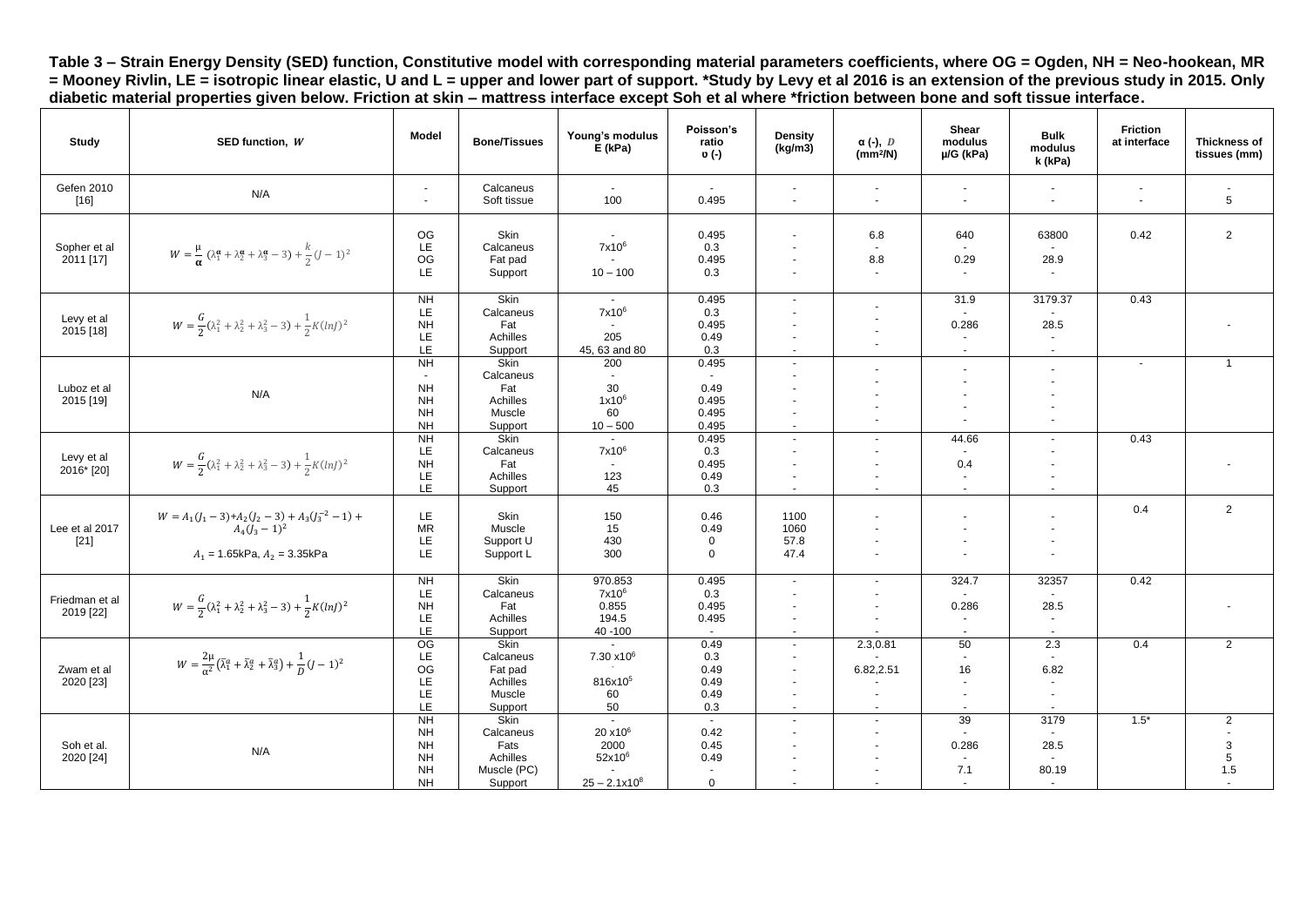The first thing that becomes clear is the wide disparity between each of the studies in their choice of constitutive model and material properties to simulate the same tissue. Tracing the source cited for each of the assigned parameters also highlighted that all reviewed articles used material properties from existing literature (Appendix A) and none used properties measured in the heel. Whilst the majority of articles focused on the healthy foot, it is important to emphasise here that appropriate material parameters should be assigned for specific population groups (e.g. diabetic vs healthy foot). This is of particular relevance for heel ulcers as the peak plantar pressure increases by up to 7% for those with diabetes [43]. Continued development of experimental research is vital to provide more comprehensive and representative data in the future, however, the complexity and difficulties in obtaining personalised in vivo data is likely to remain.

#### 3.3. Boundary conditions and loading

Boundary conditions of the foot and support surface can either be fixed or free to allow translation and rotation in a specific plane [21,22,24,28,29]. The foot can also be positioned in neutral (i.e. the position the subject naturally adopts when lying supine in bedrest) or rotated in abduction/adduction or plantarflexion/dorsiflexion to investigate the effect of different foot orientations. The way that the foot is positioned, and the types of constraints imposed on the model will significantly affect the outcomes reported in each study [22,28].

Mechanical loading of the skin gives rise to forces acting either perpendicular to the skin, described in clinical terms as pressure, or parallel to the skin, described clinically as shear. A combination of these forces is thought to be very damaging, particularly with significantly high shear, which can result in occlusion quickly [44]. To simulate a person in bedrest, the interaction between the heel and the support surface (e.g. the mattress or dressing) must be defined. One method for simulating the force of the foot is to use an unloaded and loaded MRI dataset, whereby the difference in total soft tissue thickness can be calculated and used as the target downward displacement [23,25]. It is then possible to prescribe the displacements to a set of nodes (e.g. at the heel surface) before integrating the stress over the surface on which the nodal displacements are applied, to obtain the force.

Alternatively, if the weight of the foot or lower leg is not known, then anthropometric data for an individual body segment can be used to estimate the weight as a percentage of the subject's total body weight (BW). A distributed or concentrated load (either in the form of pressure or a gravitational body force) can then be applied to the mass of the foot [21,22,27,29], foot and calf [17,28] or whole leg [26]. The majority of FE models distribute the load solely at the heel, but in reality, the load would also be distributed along the calf, upper leg and buttock. Depending on how this load is distributed, will increase or decrease the stresses, strains and contact pressure at the heel [26,28]. Furthermore, to mimic the contact behaviour between the skin-support surface or bone-soft tissue interface, researchers have either developed a frictionless model [21,24] or used a friction coefficient ranging from 0.4 to 0.43 [22,23,[25], [26], [27], [28]] or 1.5 [29]. As friction is assumed to play a major role in the development of heel ulcers, the authors do not believe it is correct to negate friction in an FE model and more precise values are needed.

FE analysis has also been utilised to explore different foot orientations on heel interface pressure and strain. Experimentally, Tong et al. found that elderly participants aged ≥70 years old rested their heel at 60°–69° or 90°–99° angle to the support surface in sleep mode. The heel interface pressure was greatest when the foot was upright, and age, weight, and BMI had no significant impacts [45]. The two reviewed articles that investigated foot posture reported conflicting results. Sopher et al. found that the resulting stresses and strains were higher when the foot was inclined at 60° to the supporting material rather than at 90° [22]. Conversely, Zwam et al. found the resulting stresses and strains in the fat pad of the heel were considerably reduced when the foot was at 90° compared to a 60° abducted foot posture [28]. The foot not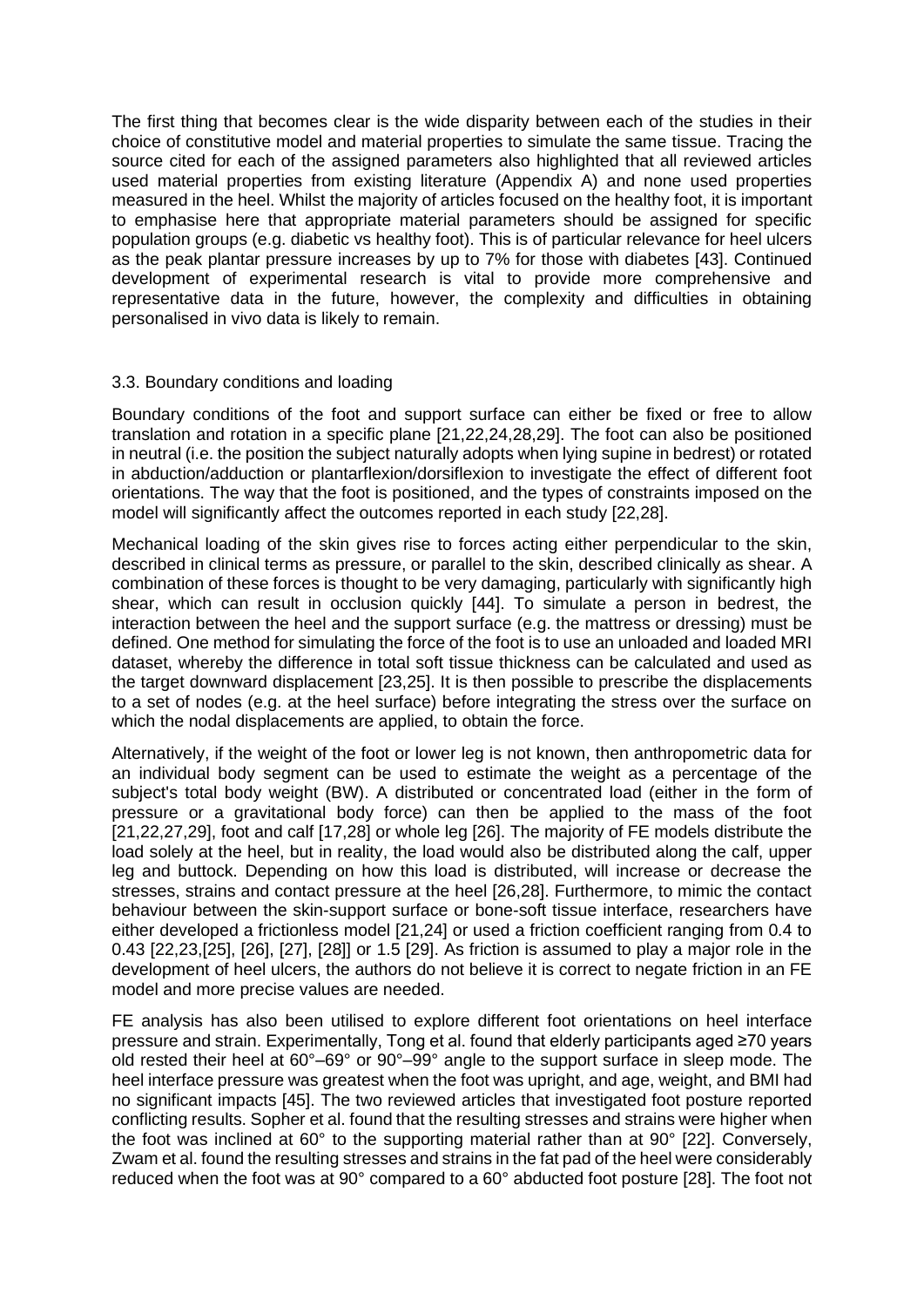only moves in abduction/adduction but also in dorsiflexion/plantarflexion. This is important as the head of the bed can often be elevated. This can cause the patient to 'slip' down the bed, causing a shear force at the supported posterior heel (which can also rotate the foot into plantarflexion). An increase in plantarflexion between 10° and 30° has been found to increase the effective stress and shear stress in the skin tissues [25]. It is therefore evident that further research is needed to fully understand the effect of different foot postures and determine the optimum foot posture for alleviating heel interface pressure and strain.

Quantifying the exact stiffness of a standard mattress is difficult unless experimental data is collected, or a specific medical brand is modelled. Therefore, it is common for multiple simulations to be run with varying Young's moduli to account for the vast number of medical devices and support surfaces available. This is itself a simplification as mattress materials generally exhibit nonlinear stress-strain behaviour. Unsurprisingly, all reviewed studies that varied stiffness properties for the support surface reported that heel loads (i.e. stress and strain) increased with the stiffness of the support [14,23,24,26,27,29]. In addition, contact pressure and/or stress and strain levels in the fat and skin tissue were reduced with a small angle  $\leq 5^\circ$  tilt (lifted or lowered) compared to a standard horizontal position [26,27]. Lee et al. also demonstrated the large degree of asymmetry of the right and left contact pressures occurring at the calves or heels (potentially accounting for why some patients have only one heel affected by a PU, or why the heel ulcers can be of different severity on either foot) [26]. The study also reported how the weight of the heels could be partly shifted to the calves by controlling the angle of the bottom part of the mattress. This is advantageous to clinical practice as the calves are at less risk of PU formation. However, care needs to be taken in interpreting these results, as in some cases, the stiffness of the mattress, coupled with an increased angle, can lead to an increase in soft tissue strain [27].

#### 3.4. Injury criteria

FE models can generate a large amount of detailed information, and interpreting these data such that simple, clinically relevant metrics can be provided is important. The output measures of the reviewed articles included: principal compressive and tensile stresses and strains, maximum shear stresses and strains, von Mises equivalent stress and strain, Green-Lagrange strain and strain energy density (SED). Injury criteria included maximum values, averages over a region and the volume in which a certain threshold is exceeded. Data was typically reported visually in the form of colour contour maps or bar graphs. Primary output measures and injury threshold criteria are shown in Table 4.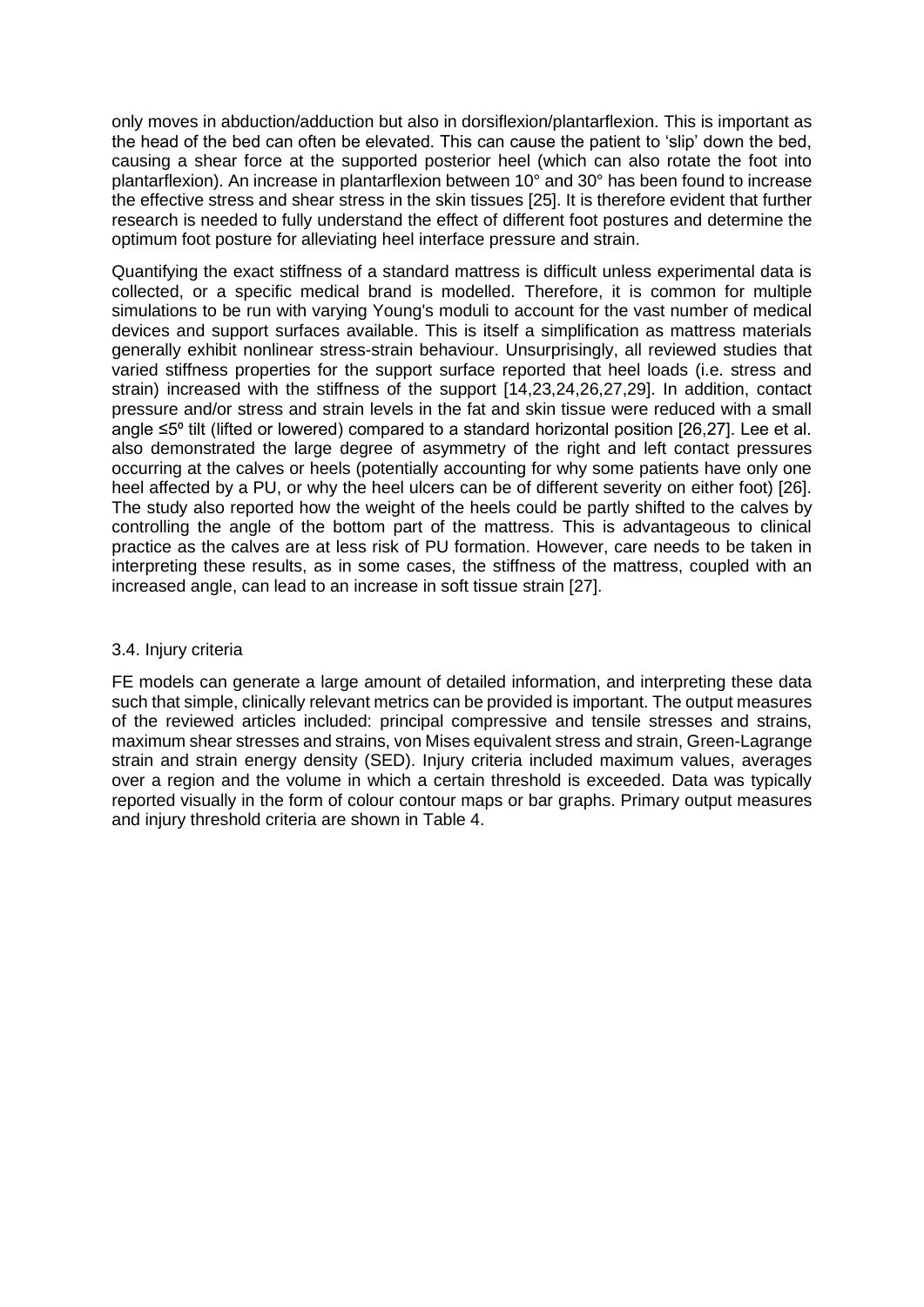| <b>Study</b>                | <b>Primary Output Measures</b>                                                                                                                                           | <b>Thresholds</b><br>(dimensionless unless stated)                                                                                                                                                                                      | Validation                                                                                         |
|-----------------------------|--------------------------------------------------------------------------------------------------------------------------------------------------------------------------|-----------------------------------------------------------------------------------------------------------------------------------------------------------------------------------------------------------------------------------------|----------------------------------------------------------------------------------------------------|
| Gefen 2010<br>$[16]$        | Maximal soft tissue pressure                                                                                                                                             | None                                                                                                                                                                                                                                    | None                                                                                               |
| Sopher et al<br>2011 [17]   | Peak compressive strain<br>Peak tensile strain<br>Peak shear strain<br>Peak SED<br>Peak compressive stress<br>Peak tensile stress<br>Peak shear stress<br>Peak VM stress | $SED \ge 0.3$ , 0.5 or 0.7 kPa and<br>VM stress $\geq 1.5$ , 2.0 or 2.5 kPa                                                                                                                                                             | Previous experiments in animal models and<br>tissue-engineered constructs [46,47]                  |
| Levy et al<br>2015 [18]     | Effective Green-Lagrange strains<br>Max shear strain<br>Peak effective compressive stress in the AT<br>Peak shear Cauchy stress in the AT<br>Average CP under the heel   | Effective strains between 0.2 and 0.5 and effective<br>strains exceeding 0.5                                                                                                                                                            | Pressure-strain curves reported by Li et al [48]                                                   |
| Luboz et al<br>2015 [19]    | Max VM strain<br>Volume of largest cluster with VM above 50%                                                                                                             | 20% and 50% VM strain                                                                                                                                                                                                                   | Strains reported in the buttock sub-dermal tissue,<br>and strain distributions in muscle [9,10,41] |
| Levy et al<br>2016* [20]    | <b>Effective Green-Lagrange strains</b><br>Peak effective compressive stress in the fat and skin<br>Peak shear stress in the fat and skin                                | Effective strains between 0.2 and 0.5 and effective<br>strains exceeding 0.5                                                                                                                                                            | Previous study by Levy et al [18]                                                                  |
| Lee et al<br>2017 [21]      | CP distribution with a mattress at 0° and 5° tilt                                                                                                                        | None                                                                                                                                                                                                                                    | Experimental data with pressure mattress for the<br>same subjects                                  |
| Friedman et<br>al 2019 [22] | Max effective (VM) stress<br>Max shear stress<br>Max Lagrange strains<br>Max SED                                                                                         | Effective and shear stress injury thresholds<br>were calculated using the average maximal<br>effective and shear stresses and vary as function<br>of mattress stiffness. Lagrangian strain thresholds<br>in skin and fat also proposed. | None                                                                                               |
| Zwam et al<br>2020 [23]     | Max shear strain<br>Nodal CP at the heel and calf                                                                                                                        | A threshold is not explicitly stated in the text, but<br>Max shear strains are shown specifically for 0.25 -<br>0.40                                                                                                                    | Internal strain values for stiffer mattress [17,19]<br>CP experimental data [49,50]                |
| Soh et al [24]              | <b>Stress</b>                                                                                                                                                            | None                                                                                                                                                                                                                                    | None                                                                                               |

**Table 4 – Primary output measures, injury thresholds and validation stated in each of the reviewed articles.**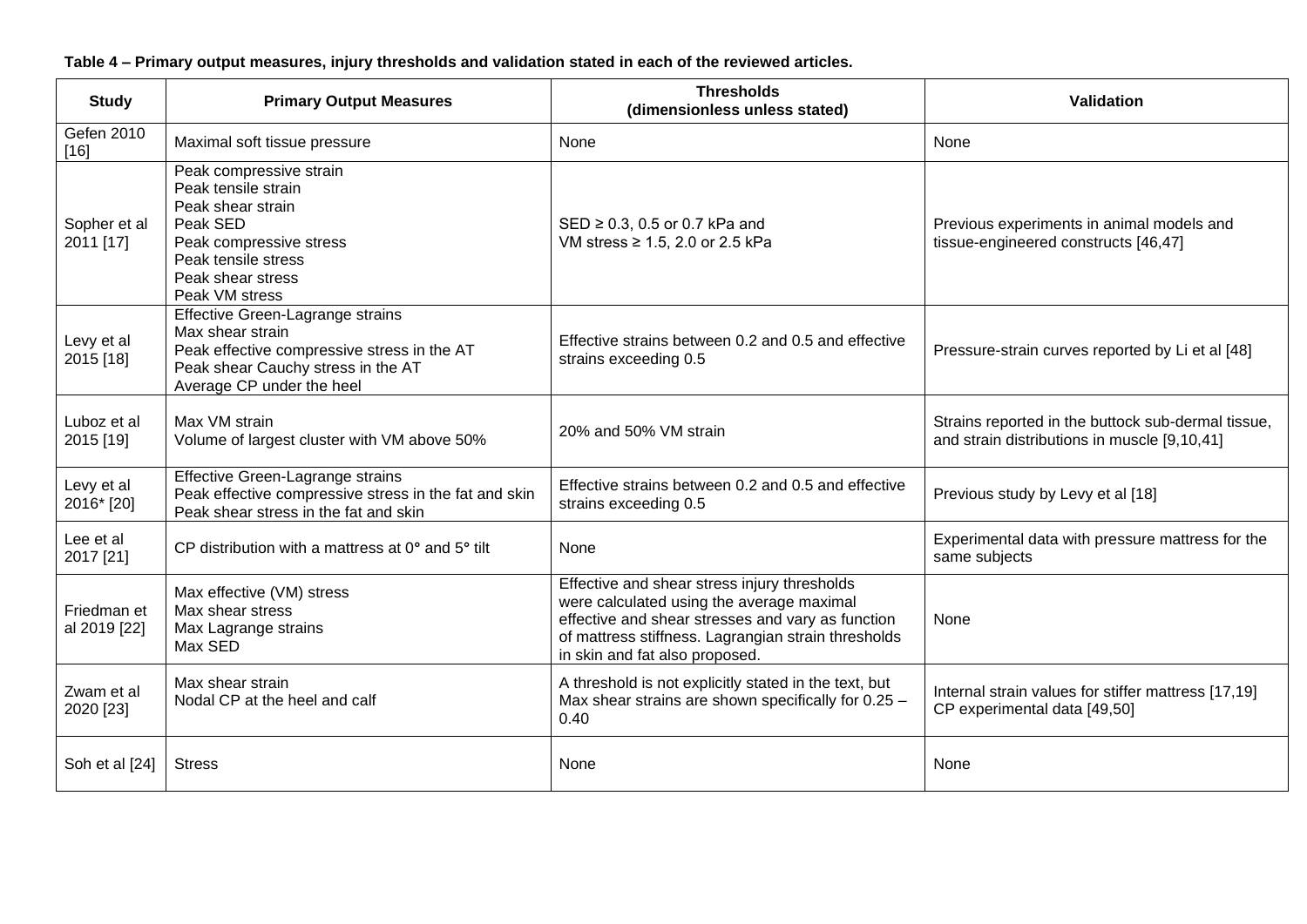These different stress and strain measures and different ways of defining an injury threshold will give very different results. Maximum stress and strain values tend to be very mesh dependent and can become unrealistically high at sharp corners or discontinuities in the mesh, and so averaging over a region or using a volume that exceeds a threshold may give better results [46]. Measures such as SED and von Mises stress give a convenient single scalar value but it is not clear how they could be related to any physiological injury mechanism. The von Mises stress is a yield criterion for metals, and there is no evidence that it predicts injury in soft tissues. To the authors' knowledge, the only experimental data on injury thresholds is that of Oomens et al. which showed that the maximum shear strain was the best predictor of injury, and therefore this is probably the most appropriate criterion to use [47]. Of course, there are many other factors involved in PU formation and so even the best injury criterion gives only a part of the picture.

#### 3.5. Verification and validation

As computational models become more complex, a consistent and robust methodology for model validation through rigorous experimental measurements is needed [48]. Although the prospect of using simulations in clinical applications is exciting, caution must be exercised. Many studies that use FE analysis have done little to establish the validity of their methods via thorough experimentation. Instead, indirect validation (data from existing literature) is used to compare the contact pressure and stress/strain behaviour of specific tissues (Table 4). Since all the published studies share the same limitations this does not provide any meaningful validation of the results.

Two different levels of confirmation are needed before we can be confident that FE models can predict the risk of pressure injury. The first stage, which we can call verification, is to test whether the models accurately predict strains in the tissue. This could be done by comparison with medical imaging data or other experimental methods of measuring tissue strains [[48], [49], [50]]. The second stage, validation, would be to test the wider question of whether these methods can correctly predict injury risk. This is a more challenging problem and would presumably require an extensive clinical trial. Until it can be established that these new methods can increase the level of care clinicians are able to provide, their usefulness is limited. The studies we reviewed did not have effective verification or validation, and so their conclusions must be treated with caution.

# **4. Discussion**

This review summarises the current challenges in developing an effective FE model of the foot for heel ulcer prevention and what existing published models can tell us about the clinical questions we posed in the Introduction. We must bear in mind that mechanical loading is only one of many factors in the aetiology of PUs and therefore analysing the stresses can only give us one part of the picture.

FE modelling is a powerful mathematical tool that enables the internal stress and strain analysis of complex structures with geometrical and material nonlinearities. The intricate anatomy and mechanics of the human foot have created difficulties in obtaining in vivo measurements of the heel soft tissue under load. Computer-based simulations have therefore enabled researchers to generate results quickly for several different scenarios, which would not be possible through in vivo experimentation. To date, there has been limited interest in FE studies of the heel in the supine position, despite the increased concern of PU formation in bedrest. The first paper to model the biomechanics of heel ulcers was written in 2010 [21], with only eight papers having continued the development of FE modelling in this field. This has therefore brought about several key limitations which will be addressed in turn below.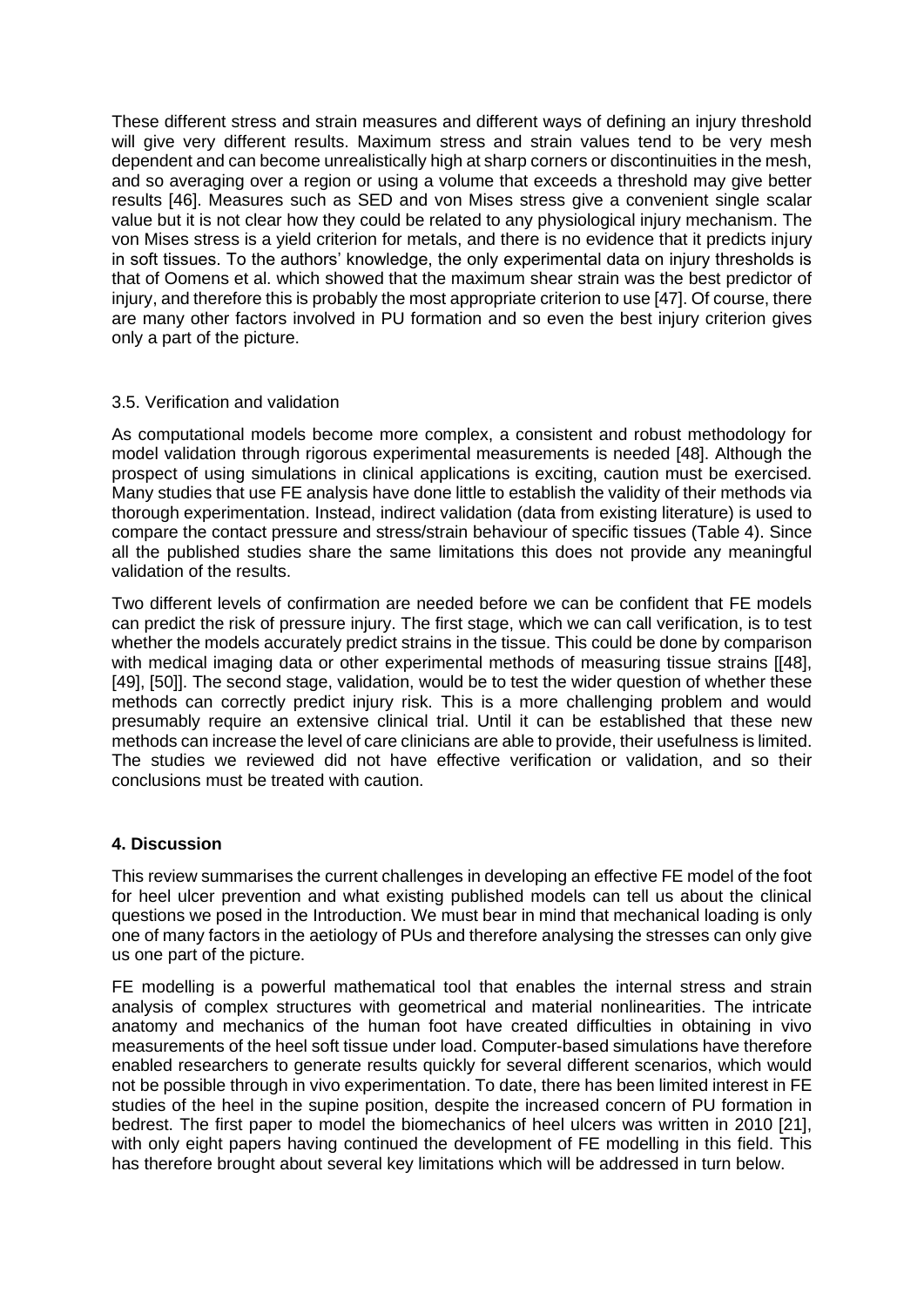Cost, ethics, time, and restricted access to a scanning system have meant that published computational models of heel ulcers have predominantly used existing cadaveric datasets or used a model that has been manipulated to simulate atypical anatomy. Whilst this has provided an idea of the mechanical behaviour of soft tissues it has been subject to the following assumptions: the regions which have been segmented and how 'soft tissue' has been defined, the constitutive model and the material properties assigned, the boundary conditions and loads applied, atypical or healthy anatomy, the heel-support surface interaction, foot orientation, the type of stress and strain reported, and the injury criteria used.

All studies included in this review focused on modelling the healthy foot of a male subject(s), with none modelling female foot geometry. It is well documented that PUs affect both men and women and that men have longer and broader feet than women and it is not correct to assume that this is algebraically scalable (i.e. a female foot is a smaller version of a male) [51,52]. Secondly, with the exception of the diabetic foot modelling by Levy et al. none of the studies assessed the implication of other foot deformities (e.g. Haglund's deformity) which could potentially alter the soft tissue mechanics of the foot. The force exerted at the heel and the interface pressure were also not assessed at the time of scanning. This could be implemented using a load cell and pressure mat to assign subject-specific loads and boundary conditions. Although a limited number of studies are presented in this paper, it highlights the necessity for increased research and FE modelling of different patient groups to identify those at risk and those requiring individualised treatment/prevention methods.

Care must also be taken when substituting subject-specific data into a general dataset or 'filling' damaged regions with healthy soft tissue. Luboz et al. assumed that the soft tissue surrounding the calcaneus remained the same for each subject, such that all 18 calcanei were positioned so that their most posterior (lower) tips would be superimposed [19]. Whilst this enabled a direct comparison of the strains to be made across all 18 models, it is in fact anatomically inaccurate. The soft tissue surrounding the calcaneus is thin (approximately 3.8 mm between the bone and surface of the skin). This thickness will not only vary between patients but will also vary with different foot orientations. The attachment of the Achilles tendon will be dependent upon the shape and size of the calcaneus, particularly in atypical foot geometry such as those with Haglund's deformity. This will change the mass of adipose tissue known as Kager's fat pad, which in turn will affect the mechanics of the foot [46]. Similarly, damaged soft tissue as evident in a patient with DTI is best modelled as an ulcerated foot and not as a healthy foot model, as the reconstructed soft tissue anatomy may be inaccurate.

Material models are often simplistic and do not properly represent the nonlinear, anisotropic behaviour of the different tissues. A vast array of parameter values are therefore used, often from outdated literature or tissue dissimilar to the foot tissues modelled. Ideally, measurements would be taken on a living subject during the imaging process to allow subjectspecific material parameters to be assigned to their individual geometry, although this would be very difficult. Failing that, accurate data from multiple measurements on representative tissue from the correct anatomical site is needed, particularly for tissues such as the heel fat pad which has never been tested on the posterior part of the heel and is likely to have different properties from the weight bearing tissue on the sole of the foot.

FE analysis is only useful if the meshed geometry and material parameters have been appropriately assigned and the correct output measures are reported. The assignment of material properties that accurately represent the complexity and behaviour of these tissues is critical and therefore requires continued experimental research to further develop these models and identify damage criteria. Oomens and colleagues have made a significant contribution to the understanding of soft tissue mechanics through in vivo animal studies, identifying that shear strains above a certain threshold could cause direct deformation damage of skeletal muscle [53]; this may provide greater insight into the risk of DTI compared to pressure mapping measures at the skin interface [15]. Yet the majority of studies do not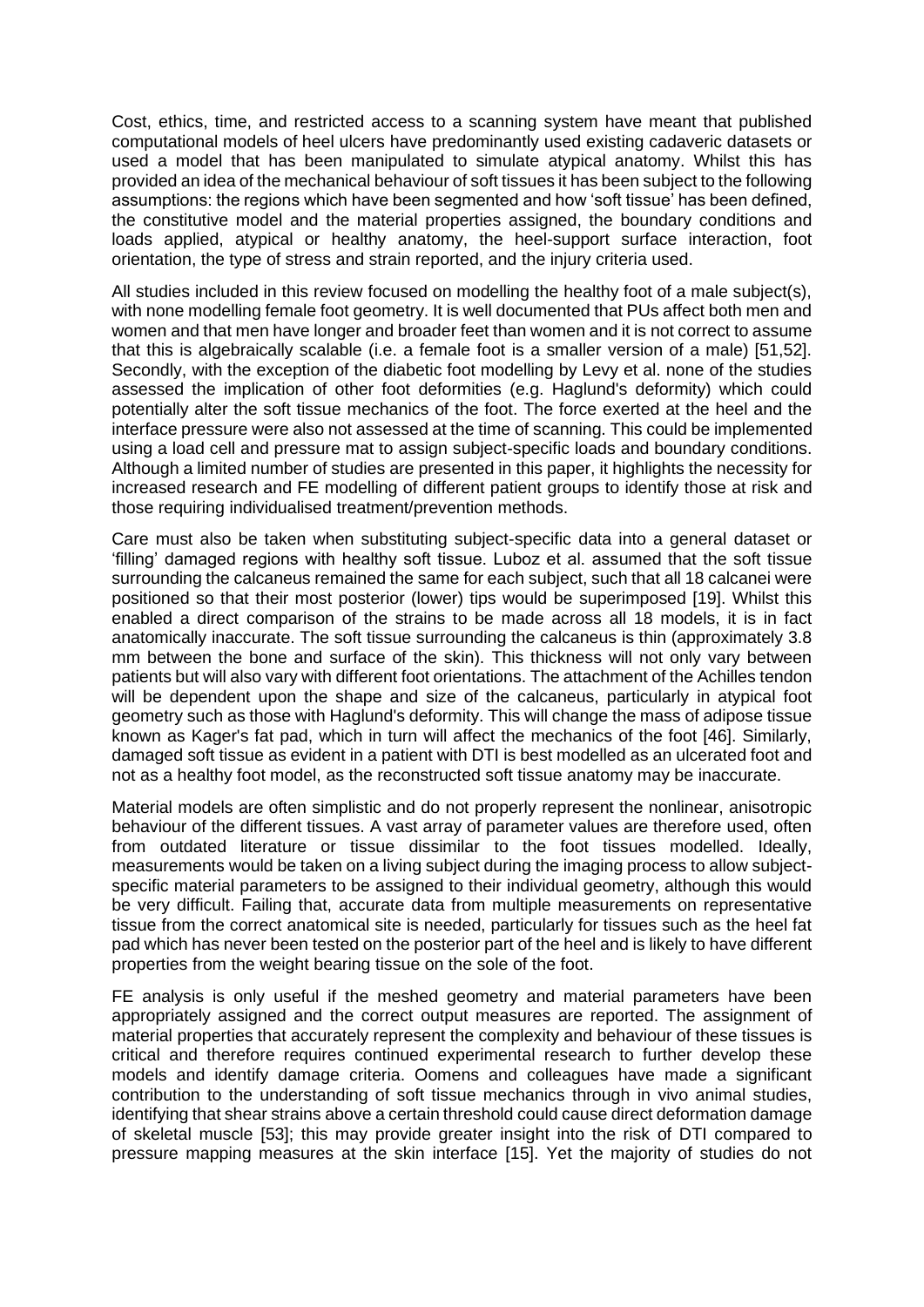validate their model by experimental data due to the difficulties in obtaining in vivo human or animal data.

Another important factor that is ignored in these studies is the effect of time and duration of loading. This is important in two respects, firstly the tissues are assumed to behave elastically with no change in deformation with time of loading, and secondly the likelihood of injury depends not just on the magnitude but also on the duration of loading. The first point is difficult to address with the current state of the art of soft tissue modelling. It may well be that deformation does change with time but we do not currently have sufficient data or appropriately detailed material models to be able to address this. On the second point, again we lack detailed information on the time evolution of injury criteria, but we can say with some confidence that a higher strain in the tissue is likely to lead to a greater risk of an injury occurring after a shorter period of loading. Comparative studies that demonstrate lower strains in a quasistatic model can therefore reasonably be interpreted as showing a reduced risk and/or a longer time before injury occurs. Although the studies we reviewed have a number of significant limitations, they do offer some insights into the clinical questions we posed in the Introduction. We will consider each of these in turn:

#### *How are the internal soft tissue strains influenced by foot posture?*

Interface stresses between the heel and its support surface are a consequence of external force (gravity), the biomechanical properties of the soft tissue and geometry of the heel, the stiffness of the support surface, the friction at the interface and the orientation of the foot. Numerical modelling has previously demonstrated that individuals with comparable interface pressures can have significantly different internal stresses and strains [15]. Different foot postures have shown how sensitive the internal strains are to abduction, adduction and plantarflexion [22,25,28]. The next step would be to model the ankle joint to further investigate the effect of plantarflexion and dorsiflexion on the foot, particularly with different combinations of abduction and adduction. The inclusion of the knee joint and upper leg/buttock would also help to simulate the load distribution of the total leg and ensure the correct load on the heel.

#### *How are the internal soft tissue strains influenced by the slope and stiffness of the mattress?*

Only two of the reviewed studies assessed the slope and stiffness of the mattress but only one reported the influence of the slope with regards to soft tissue strains. Friedman et al. varied the support angle according to common surgical bed positions (Trendelenburg position, horizontal position and reverse Trendelenburg position) and found that a small angle  $\leq 5^\circ$  tilt (lifted or lowered) reduced the stress and strain levels in the fat and skin tissue when compared to a standard horizontal position [27]. However, in some cases, the stiffness of the mattress, coupled with an increased angle, lead to an increase in soft tissue strain [24]. Although Lee et al. did not report data on the internal strains, the paper did report that the contact pressure in the heel and calves were reduced when the angle of the lower part of the mattress increased. This argues the need for further research to be carried out in order to fully understand the influence of the support angle in each of the above positions and how this is affected when the stiffness of the mattress is varied. Repositioning is one of the main strategies used in clinical practice for the prevention of PUs. Knowing whether there is an optimum bed position, coupled with an optimum mattress stiffness is an important area to establish clear results.

Many of the published studies represented the mattress as a simple linear elastic material which will not give accurate results where there are significant deformations occurring at the heel. The other studies used a neo-Hookean model which correctly accounts for large deformations but still behaves in a linear elastic way, whereas the behaviour of real mattress materials is nonlinear. It is important to note that the stiffness of the mattress will depend not only on the material stiffness but also on its thickness. With these limitations in mind, it is difficult to relate the results of the studies to the actual selection of mattresses or support surfaces in clinical practice. All the studies concluded, as would be expected, that a mattress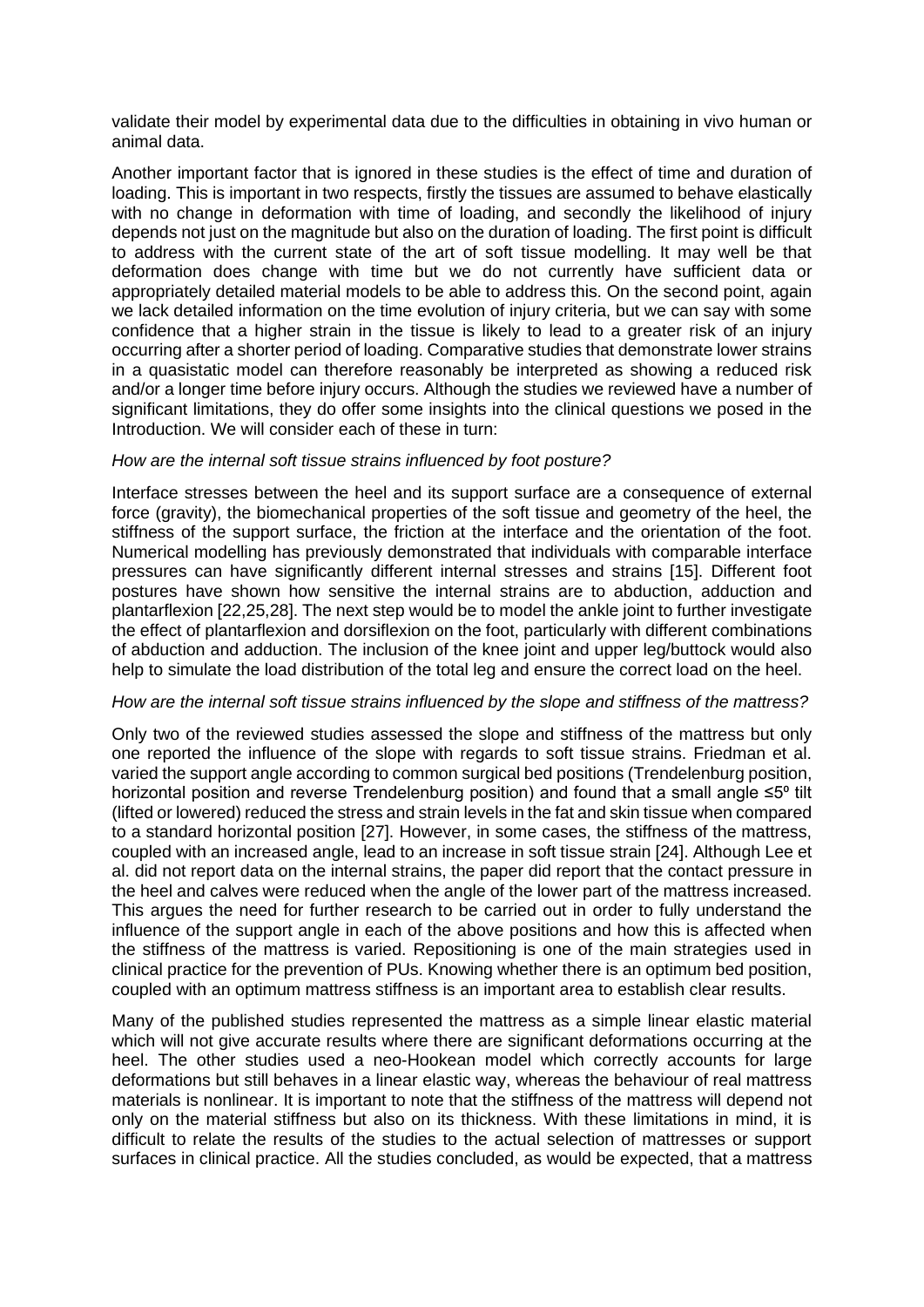material that is too stiff will increase the strains in the soft tissue and therefore the risk of injury, but none identified an optimum stiffness or characteristics that could minimise the risk.

#### *How are the internal soft tissue strains influenced by the friction coefficient at the skin – surface interface?*

The various studies used a wide range of friction coefficients, from 0 to 1, which more than covers the range likely to be encountered in practice, but most chose values around 0.4. Friction is mainly important where there is a shearing force on the heel, for example because the upper part of the bed has been raised and the patient has a tendency to slide down. Zwam et al. found that friction coefficients below 0.4 had a strong influence on tissue stresses and that from 0.4 upwards sliding did not occur and so the precise value was unimportant [28]. Since 0.4 is about the level of friction that seems to be encountered in practice [54,55] this suggests that significantly reducing friction or taking other steps to reduce shear loads could reduce internal tissue strains and hence the risk of injury. However, this conclusion comes only from a single study and has not been confirmed by others or in different situations.

Overall, these studies do not provide really convincing evidence to answer these clinical questions. All had technical limitations, and none modelled mattress materials realistically enough to be really confident that the predicted strains are correct. We conclude therefore that further work is needed with more attention to accurately modelling the material behaviour and other aspects. We must remember also that mechanical loading is only one factor that may cause injury and other factors such as microclimate are also critical.

MRI imaging now offers the possibility of in vivo strain measurements using image registration techniques and this is one way in which computational models of the heel could be validated. Another might be to construct phantoms with appropriate tissue properties.

It is widely acknowledged that there can be significant numerical and computational error in using FE methods, as well as a frustrating lack of speed or reliability. However, if these factors are known and appreciated, it is possible to use these methods to start to gain real insights into the behaviour of soft tissues and to produce useful practical predictions. The FE models to date have provided an insight into the complexity of modelling the soft tissues of the foot. Understanding PU aetiology and improving risk assessment through early detection of injury depends on the implementation of reliable imaging modalities and thorough and extensive validation of each individual step of the FE modelling process.

FE modelling alone will only provide partial information and as such future studies should strongly consider the implementation of experimental data from the same subject. Validation is critical for any clinically relevant application of FE modelling but at the same time it remains one of the most challenging aspects of computational biomechanics.

The evaluation of FE models against experimental data in other computational biomechanical analysis for PU prevention has typically involved animal studies and/or imaging (e.g MRI, low dose biplanar X-ray). A number of approaches have been used to measure soft tissue response in the buttock or sacrum, for example: assessing the volume of the tissue with strains in a certain strain interval to compare loading regimens [[56], [57], [58], [59]]; a comparison of peak strains and stresses in spinal cord injury patients with sitting-acquired DTI [60]; examining three different strain parameters (max in-plane compressive strain, max in-plane shear strain and SED) with respect to measured compression-induced damage [61]; and a comparison of the simulated contact pressure and analysis of the maximum Green Lagrange shear strains in the muscles [8]. Methods of this kind, followed by validation of the whole approach through clinical trials, are needed before we can confidently draw clinical conclusions from these studies. Their clinical value will remain limited until thorough validation has been completed.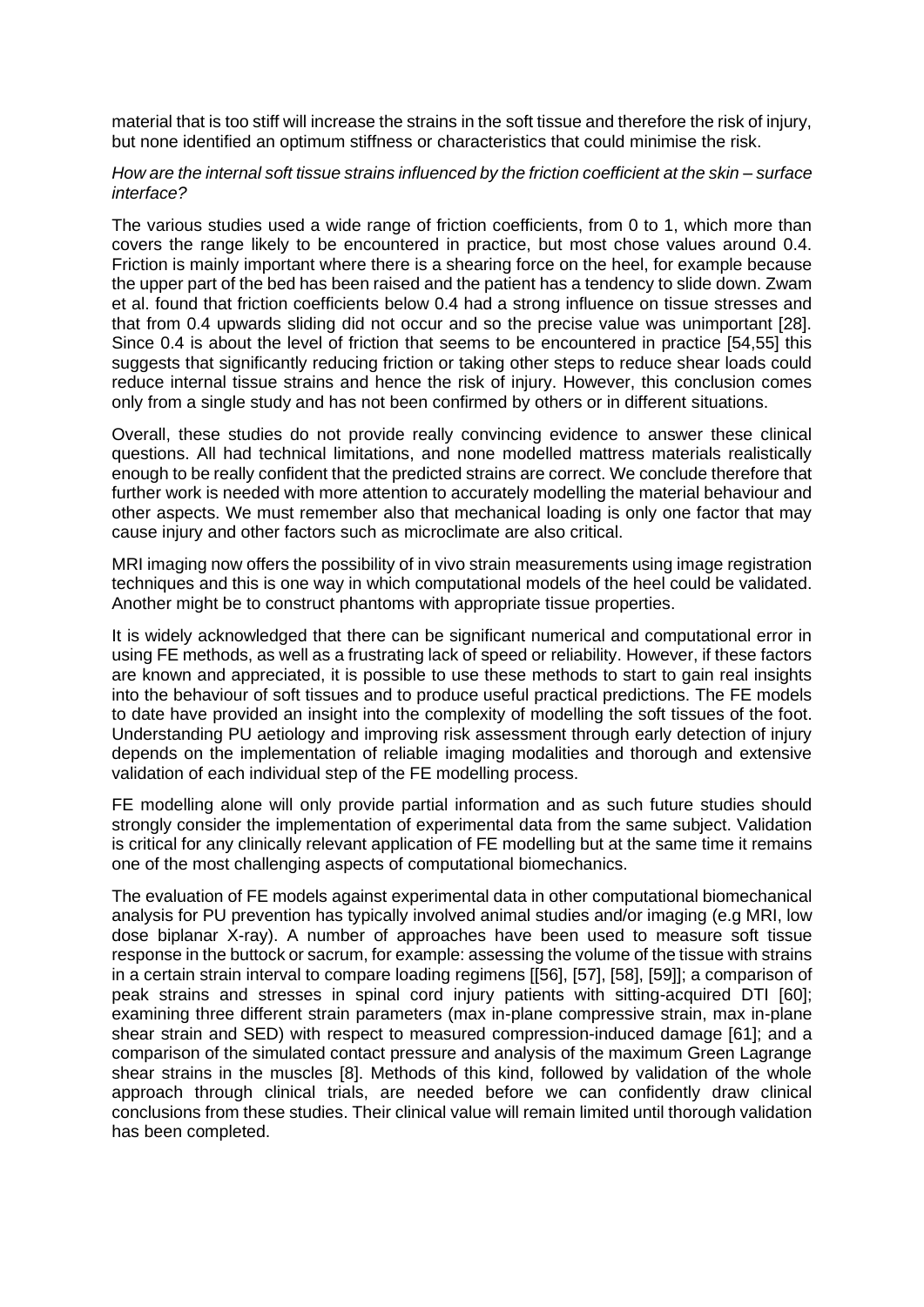# **5. Conclusion**

Only a few studies have attempted to model the mechanics of heel ulcers and all have significant limitations. Further work is needed to develop models that are sufficiently robust and well validated to draw reliable clinical conclusions. Although the studies that have been published to date demonstrate the possibilities of the technique and suggest some interesting preliminary conclusions, all have limitations in their choice of subjects, imaging and mesh generation, material models and parameters, and their boundary conditions. None have been properly validated against independent experimental measurements and many have very significant limitations such as the use of generic "soft tissue" properties, instead of correctly modelling the different tissues. All of these difficulties can be overcome with further research and development. Our recommendations for future studies are therefore summarised in Table 5.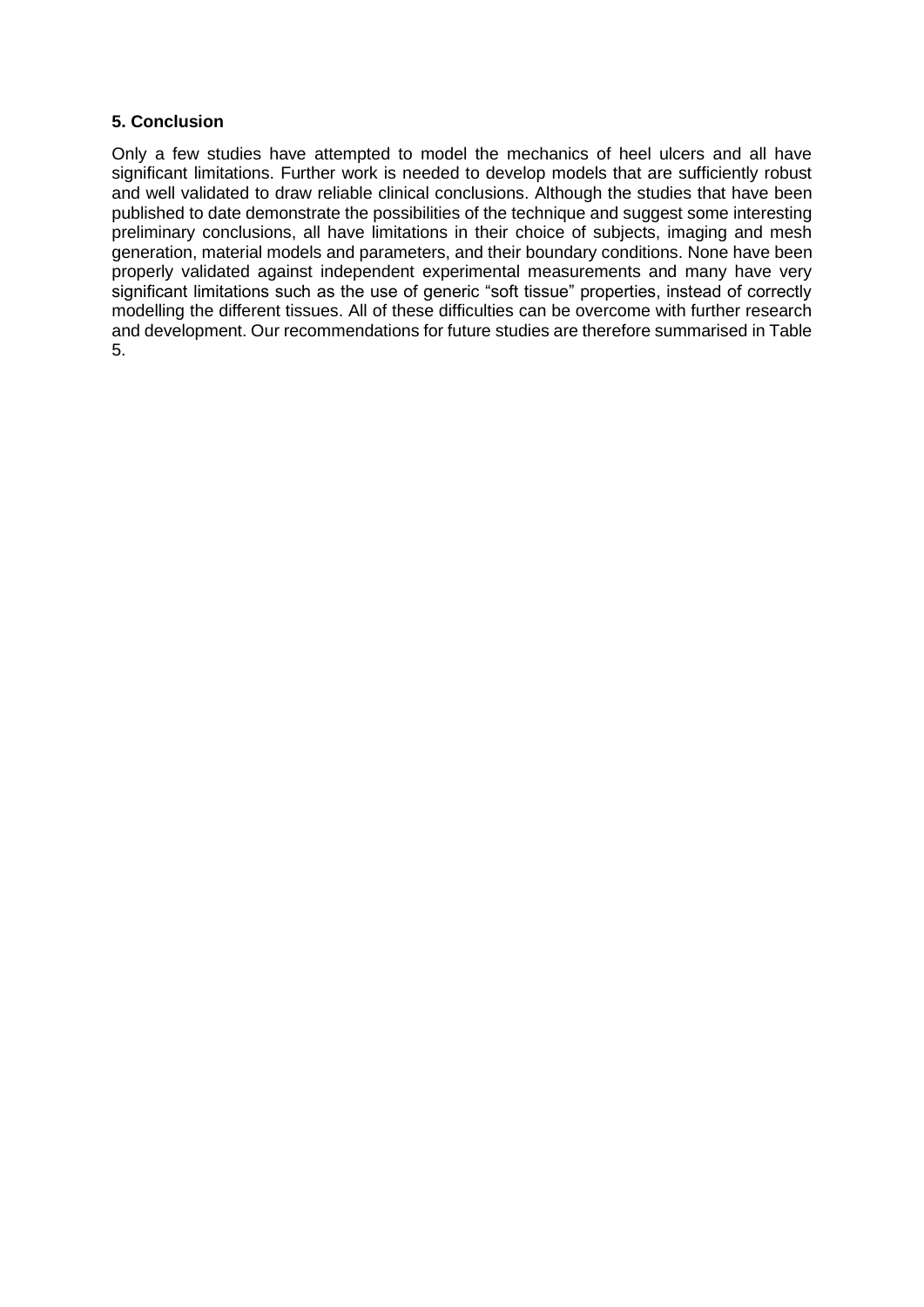| <b>Stage of FE</b> | Essential and Desirable criteria for each stage of the FE process                                                                                                                                                                                                                                                                                                                                                                                                                                                                                                                                                                                                                                                                                   |
|--------------------|-----------------------------------------------------------------------------------------------------------------------------------------------------------------------------------------------------------------------------------------------------------------------------------------------------------------------------------------------------------------------------------------------------------------------------------------------------------------------------------------------------------------------------------------------------------------------------------------------------------------------------------------------------------------------------------------------------------------------------------------------------|
| development        |                                                                                                                                                                                                                                                                                                                                                                                                                                                                                                                                                                                                                                                                                                                                                     |
| Aim                | Clearly define a goal of the FE model.<br>$\blacksquare$                                                                                                                                                                                                                                                                                                                                                                                                                                                                                                                                                                                                                                                                                            |
|                    | State the scientific research question(s) that the development of the FE model will answer.<br>٠                                                                                                                                                                                                                                                                                                                                                                                                                                                                                                                                                                                                                                                    |
| Imaging            | As a minimum, ensure the imaging sequence captures appropriate detail for the following anatomical structures:<br>$\blacksquare$<br>Calcaneus, Achilles tendon, heel fat pad, soft tissue.<br>Where the skin envelope is not visible, assume the skin layer is 1-2mm as per existing literature.<br>٠<br>Include the right or left foot of a male subject for comparison with previous studies.<br>$\blacksquare$<br>Where possible include data for a female foot.<br>$\blacksquare$<br>Image both a range of healthy feet and atypical geometry (e.g. Haglund's deformity).<br>п<br>Where possible include additional parts of the leg (e.g. the calf, upper leg, buttock).<br>$\blacksquare$                                                     |
| Dataset            | Choose an appropriate dataset that best represents those affected by pressure ulcers (taking into account age,<br>$\blacksquare$<br>weight, height, gender etc). Ensuring that any material parameter values are then selected for the same<br>population group.<br>Do not 'fill' regions of damaged tissue with healthy tissue.<br>٠<br>Avoid manufacturing artificial datasets to represent anatomical differences or pathologies. Scan representative<br>٠<br>individuals wherever possible.                                                                                                                                                                                                                                                     |
| Software           | Clearly state which segmentation software and FE solver was used, inc version (e.g. ScanIP 2018 and FEBio<br>$\blacksquare$<br>$v2.1$ ).<br>State the PC properties and simulation run times (e.g. Core i7, Windows 10, 64 GB RAM, 8h/model).<br>$\blacksquare$                                                                                                                                                                                                                                                                                                                                                                                                                                                                                     |
| Modelling          | As a minimum, all models should include the calcaneus, Achilles tendon, heel fat pad and soft tissue.<br>$\blacksquare$<br>Use an appropriate mesh between the heel and contact surface.<br>$\blacksquare$<br>Ensure a thorough understanding of non-linear constitutive models, boundary conditions and loading capabilities<br>$\blacksquare$<br>of the FEA software used, and the differences in defining equations (e.g. between FEBio and Abaqus software).<br>Report the type of mesh and number of elements in model.<br>$\blacksquare$<br>Additional subcutaneous layers, muscles and soft tissue should be included where appropriate.<br>٠<br>Inclusion of a mattress, medical device/dressing should be included where appropriate.<br>٠ |

**Table 5 – Recommendations and considerations for future studies (where essential and desirable (Italics) criteria is stated).**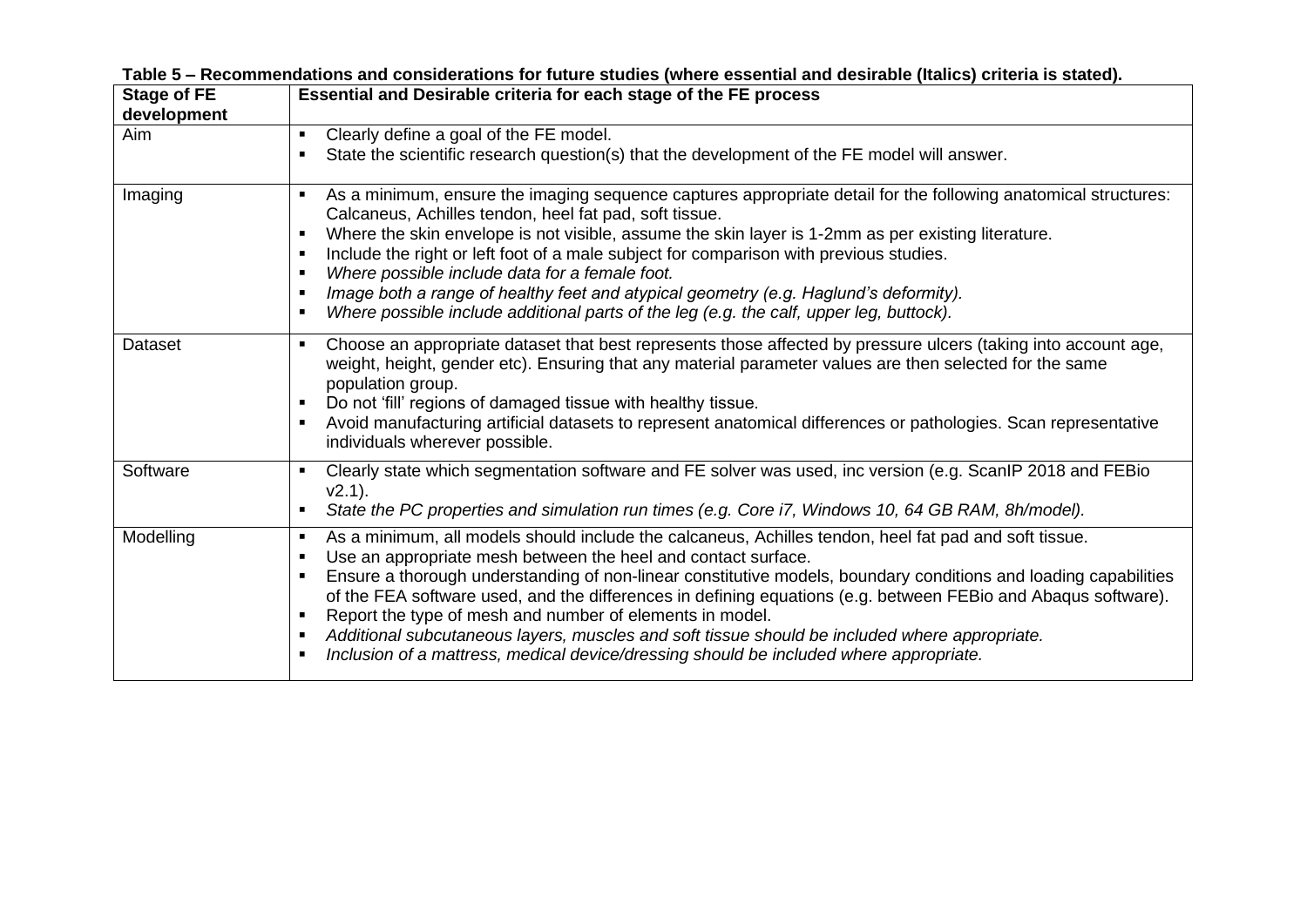| <b>Material Parameters</b>  | Use appropriate material models and parameters for the individual tissues, rather than a generic "soft tissue"<br>$\blacksquare$<br>model.                                                 |
|-----------------------------|--------------------------------------------------------------------------------------------------------------------------------------------------------------------------------------------|
|                             | Where existing literature is cited, ensure that the source has characterised the tissue layer relative to the FE<br>$\blacksquare$<br>model.                                               |
|                             | Use appropriate material models and obtain accurate parameters for mattress stiffness.                                                                                                     |
|                             | Seek to obtain accurate data from the correct anatomical location in representative individuals.                                                                                           |
|                             | Seek to obtain subject-specific experimental data from the same individual that has been imaged.<br>٠<br>Tabulate material properties for ease of reading.<br>$\blacksquare$               |
| <b>Boundary Conditions</b>  | Use an appropriate friction coefficient that has been measured for the combination of materials.<br>$\blacksquare$                                                                         |
|                             | Use the actual images to calculate the weight of the foot and leg (or use body loads in the FE model) and<br>$\blacksquare$<br>consider the load sharing between the heel, calf and thigh. |
|                             | Do not use generic anthropometric data to calculate the weight of the foot (if using a cadaveric or CAD dataset).                                                                          |
|                             | For MRI studies, consider the development of an MRI compatible device to allow the load to be obtained during<br>$\blacksquare$<br>scanning.                                               |
| <b>Sensitivity Analysis</b> | Run a mesh sensitivity analysis by changing the element size at the region of interest.                                                                                                    |
|                             | Report foot posture in the subject's adopted position in bedrest, 60° and 90° incline to the support surface<br>٠<br>(abduction) and 120° and 135° (adduction) [23].                       |
|                             | Where the mattress is included, vary the stiffness to show the effect of a soft and stiff support surface.<br>٠                                                                            |
|                             | Where the mattress can be lowered or raised, vary the angle at $5^\circ$ .<br>٠                                                                                                            |
|                             | Where the ankle joint is present, report plantarflexion at 10°, 20° and 30° and dorsiflexion where possible.                                                                               |
| <b>Output Measures</b>      | The different stress and strain outputs reported are confusing and cause ambiguity when defining an injury                                                                                 |
|                             | threshold. Maximum shear strain should be reported as a minimum as this is currently the most appropriate<br>criterion to use [55][45].                                                    |
|                             | Include tabulated or graphical results of each simulation to aid objective comparison.                                                                                                     |
| Validation                  |                                                                                                                                                                                            |
|                             | Validate models against experimental measurements or other independent data, not just by comparison to<br>٠<br>previous studies.                                                           |
|                             | If possible, measure tissue deformation by imaging to validate models.                                                                                                                     |
| Open access                 | Where possible, consider making models openly available to advance future heel ulcer research.<br>٠                                                                                        |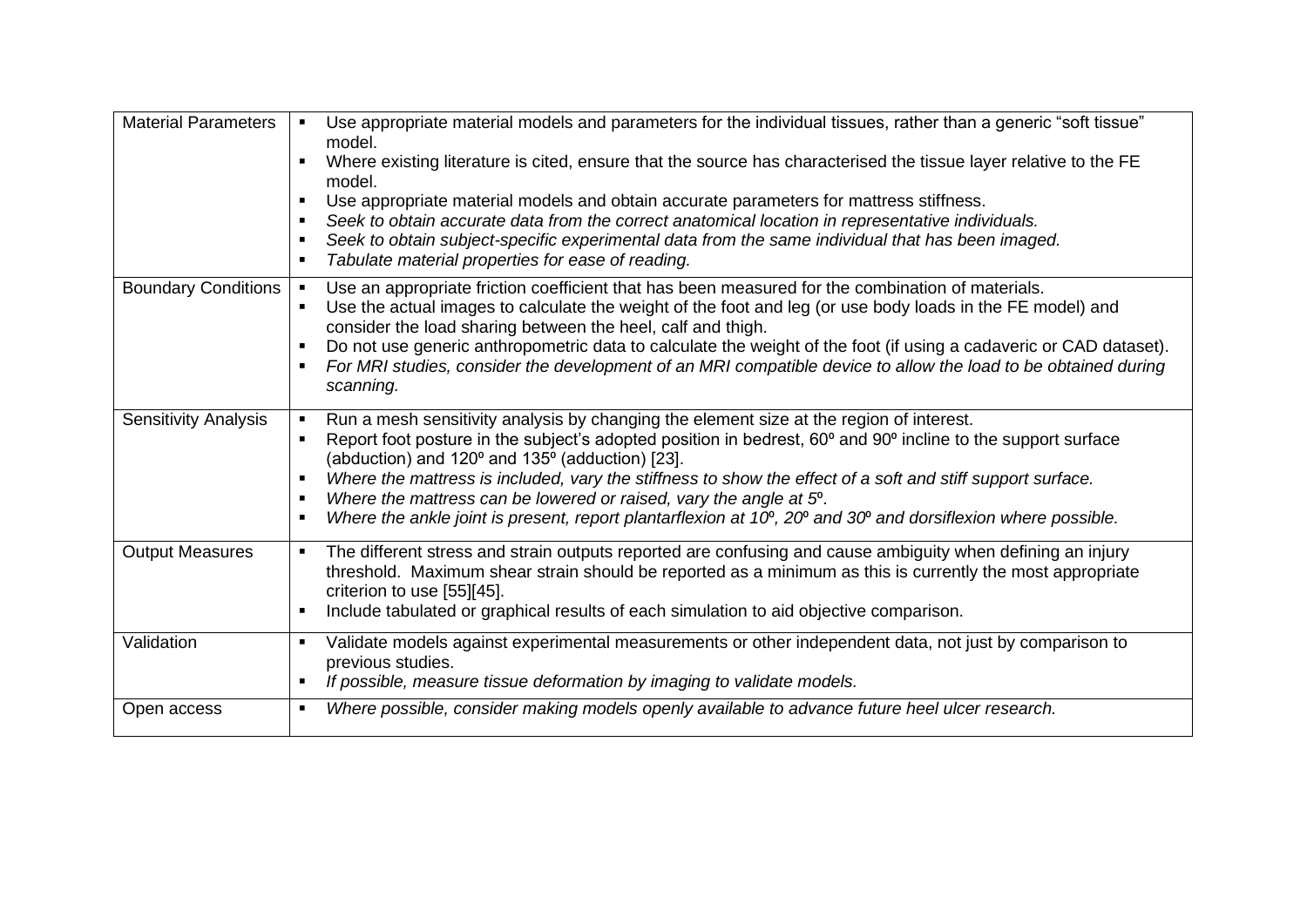The authors would like to emphasise here that it is imperative to develop a model that answers a specific research question. This will determine how sophisticated the FE model needs to be in order to answer the question(s) posed. It is easy to fall into the trap of developing a model just "to make a patient-specific model" or an overly complex model that has a vague concept without clear research aims. Therefore, the focus of any FE research should always start with a clearly defined goal and a scientific question to answer. This will define how far the researcher has to go with fine tuning and validating their model and how many of the recommendations proposed in Table 5 they have to achieve.

The development of appropriate measurement methods to obtain reliable model input data remains a key challenge. The personalisation of parameters and the potential complexity of the FE model will therefore lie in the research question posed. There is evidence in all the reviewed studies that each parameter is of importance, however the evidence to date is not enough to be able to prioritise the importance of the parameters.

We look forward to the development of more rigorous models in the future and we anticipate valuable clinical conclusions, thorough preclinical testing of new products and perhaps the development of more personalised treatments tailored to the anatomy and mechanics of individual patients.

# **Funding**

This work was kindly supported by the European Pressure Ulcer Advisory Panel (EPUAP) Exchange Scholarship for Students, which allowed Dr Bethany Keenan to spend time at Eindhoven University of Technology, Netherlands throughout 2019–2020 under the supervision of Prof Cees Oomens.

#### **Declaration of competing interest**

The authors certify that no conflict of interest is raised by this work.

# **Appendix A. Supplementary data**

The following is the Supplementary data to this article: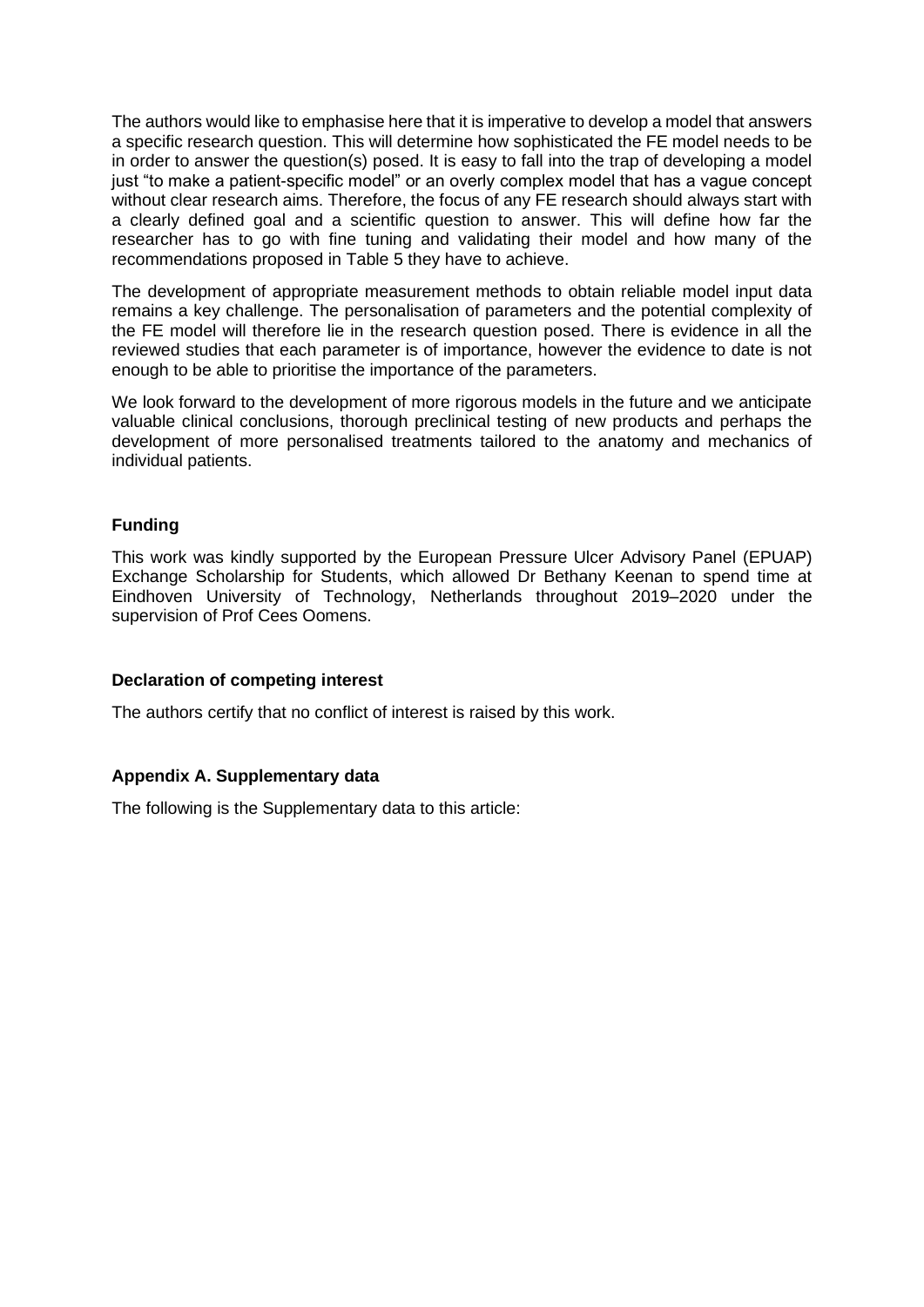

## **Appendix A– Constitutive model and material properties for each of the reviewed studies with original source shown in square brackets**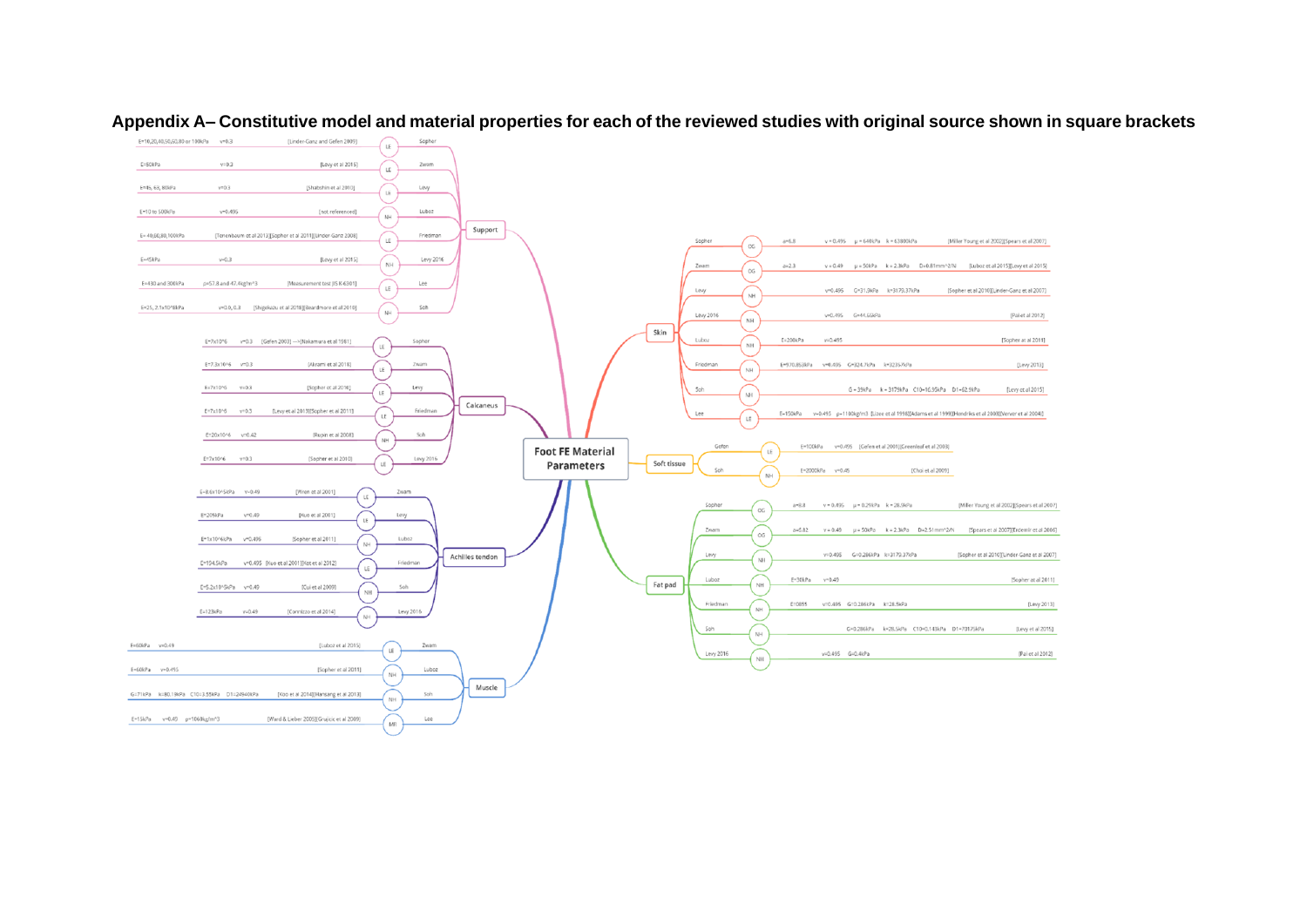# **7. References**

- [1] Dealey C, Posnett J, Walker A. The cost of pressure ulcers in the United Kingdom. J Wound Care 2012. https://doi.org/10.12968/jowc.2012.21.6.261.
- [2] Guest JF, Fuller GW, Vowden P, Vowden KR. Cohort study evaluating pressure ulcer management in clinical practice in the UK following initial presentation in the community: costs and outcomes. BMJ Open 2018;8:e021769. https://doi.org/10.1136/bmjopen-2018-021769.
- [3] Al Mutairi KB, Hendrie D. Global incidence and prevalence of pressure injuries in public hospitals: A systematic review. Wound Med 2018. https://doi.org/10.1016/j.wndm.2018.05.004.
- [4] Kottner J, Black J, Call E, Gefen A, Santamaria N. Microclimate: A critical review in the context of pressure ulcer prevention. Clin Biomech 2018. https://doi.org/10.1016/j.clinbiomech.2018.09.010.
- [5] Bouten C V., Oomens CW, Baaijens FP, Bader DL. The etiology of pressure ulcers: Skin deep or muscle bound? Arch Phys Med Rehabil 2003. https://doi.org/10.1053/apmr.2003.50038.
- [6] Linder-Ganz E, Engelberg S, Scheinowitz M, Gefen A. Pressure-time cell death threshold for albino rat skeletal muscles as related to pressure sore biomechanics. J Biomech 2006;39:2725–32. https://doi.org/10.1016/j.jbiomech.2005.08.010.
- [7] Gefen A. Reswick and Rogers pressure-time curve for pressure ulcer risk. Part 1. Nurs Stand 2009;23:64, 66, 68 passim. https://doi.org/10.7748/ns2009.07.23.45.64.c7115.
- [8] Macron A, Pillet H, Doridam J, Verney A, Rohan PY. Development and evaluation of a new methodology for the fast generation of patient-specific Finite Element models of the buttock for sitting-acquired deep tissue injury prevention. J Biomech 2018. https://doi.org/10.1016/j.jbiomech.2018.08.001.
- [9] Fowler E, Scott-Williams S, McGuire JB. Practice recommendations for preventing heel pressure ulcersi. Ostomy Wound Manag 2008.
- [10] Salcido R. What is the "purple heel"? Adv Skin Wound Care 2006. https://doi.org/10.1097/00129334-200601000-00002.
- [11] Delmore B, Lebovits S, Suggs B, Rolnitzky L, Ayello EA. Risk Factors Associated with Heel Pressure Ulcers in Hospitalized Patients. J Wound, Ostomy Cont Nurs 2015. https://doi.org/10.1097/WON.0000000000000134.
- [12] Makhsous M, Lim D, Hendrix R, Bankard J, Rymer WZ, Lin F. Finite element analysis for evaluation of pressure ulcer on the buttock: Development and validation. IEEE Trans Neural Syst Rehabil Eng 2007. https://doi.org/10.1109/TNSRE.2007.906967.
- [13] Verver MM, van Hoof J, Oomens CWJ, Wismans JSHM, Baaijens FPT. A finite element model of the human buttocks for prediction of seat pressure distributions. Comput Methods Biomech Biomed Engin 2004. https://doi.org/10.1080/10255840410001727832.
- [14] Linder-Ganz E, Shabshin N, Itzchak Y, Yizhar Z, Siev-Ner I, Gefen A. Strains and stresses in sub-dermal tissues of the buttocks are greater in paraplegics than in healthy during sitting. J Biomech 2008. https://doi.org/10.1016/j.jbiomech.2007.10.011.
- [15] Oomens CWJ, Bressers OFJT, Bosboom EMH, Bouten CVC, Bader DL. Can loaded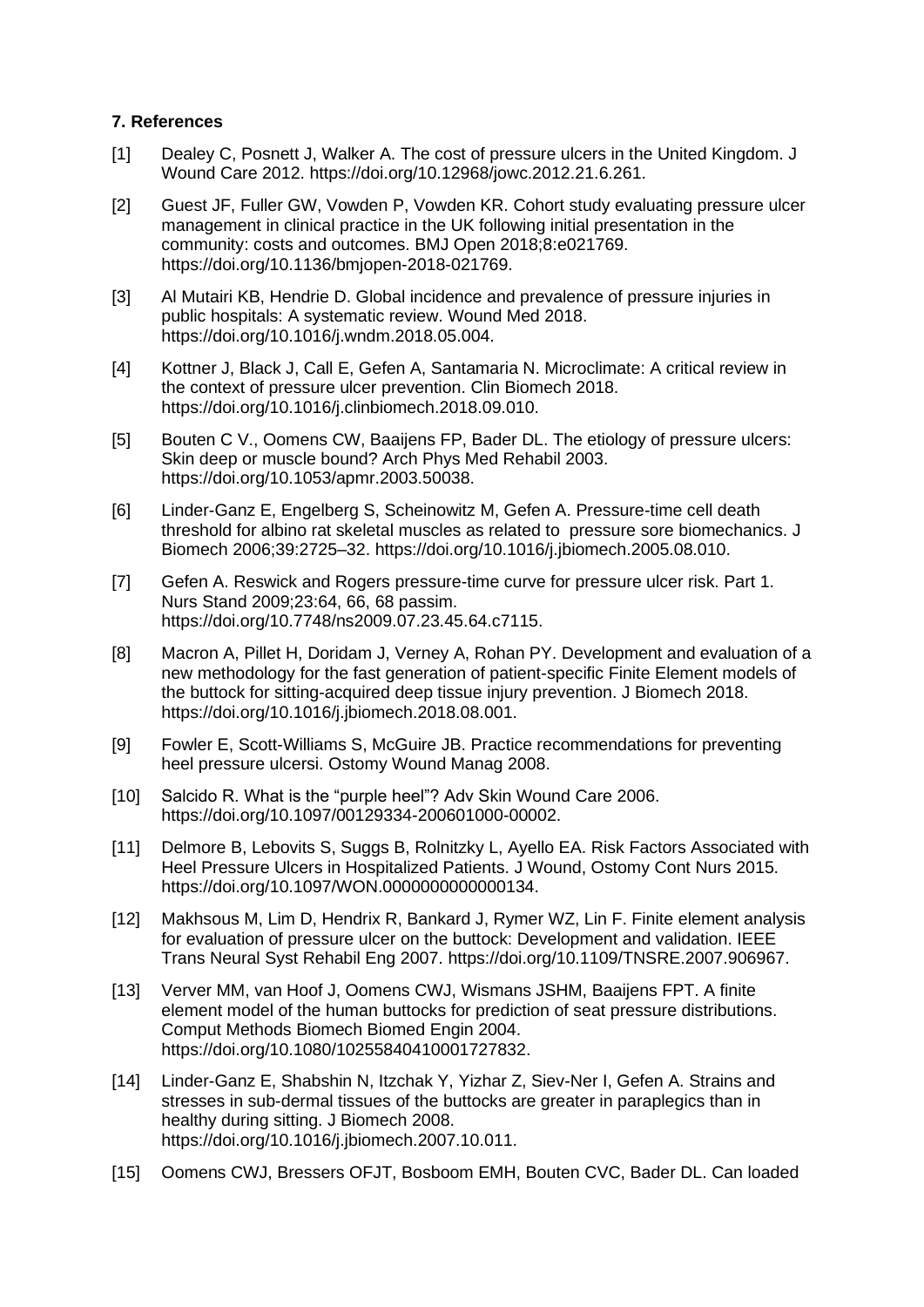interface characteristics influence strain distributions in muscle adjacent to bony prominences? Comput Methods Biomech Biomed Engin 2003. https://doi.org/10.1080/1025584031000121034.

- [16] Guiotto A, Sawacha Z, Guarneri G, Avogaro A, Cobelli C. 3D finite element model of the diabetic neuropathic foot: A gait analysis driven approach. J Biomech 2014. https://doi.org/10.1016/j.jbiomech.2014.06.029.
- [17] Luboz V, Perrier A, Stavness I, Lloyd JE, Bucki M, Cannard F, et al. Foot ulcer prevention using biomechanical modelling. Comput Methods Biomech Biomed Eng Imaging Vis 2014. https://doi.org/10.1080/21681163.2013.837410.
- [18] Akrami M, Qian Z, Zou Z, Howard D, Nester CJ, Ren L. Subject-specific finite element modelling of the human foot complex during walking: sensitivity analysis of material properties, boundary and loading conditions. Biomech Model Mechanobiol 2018. https://doi.org/10.1007/s10237-017-0978-3.
- [19] Behforootan S, Chatzistergos P, Naemi R, Chockalingam N. Finite element modelling of the foot for clinical application: A systematic review. Med Eng Phys 2017. https://doi.org/10.1016/j.medengphy.2016.10.011.
- [20] Telfer S, Erdemir A, Woodburn J, Cavanagh PR. What has finite element analysis taught us about diabetic foot disease and its management? A systematic review. PLoS One 2014. https://doi.org/10.1371/journal.pone.0109994.
- [21] Gefen A. The biomechanics of heel ulcers. J Tissue Viability 2010. https://doi.org/10.1016/j.jtv.2010.06.003.
- [22] Sopher R, Nixon J, McGinnis E, Gefen A. The influence of foot posture, support stiffness, heel pad loading and tissue mechanical properties on biomechanical factors associated with a risk of heel ulceration. J Mech Behav Biomed Mater 2011. https://doi.org/10.1016/j.jmbbm.2011.01.004.
- [23] Levy A, Frank MBO, Gefen A. The biomechanical efficacy of dressings in preventing heel ulcers. J Tissue Viability 2015. https://doi.org/10.1016/j.jtv.2015.01.001.
- [24] Luboz V, Perrier A, Bucki M, Diot B, Cannard F, Vuillerme N, et al. Influence of the Calcaneus Shape on the Risk of Posterior Heel Ulcer Using 3D Patient-Specific Biomechanical Modeling. Ann Biomed Eng 2015. https://doi.org/10.1007/s10439-014- 1182-6.
- [25] Levy A, Gefen A. Computer modeling studies to assess whether a prophylactic dressing reduces the risk for deep tissue injury in the heels of supine patients with diabetes. Ostomy Wound Manag 2016.
- [26] Lee W, Won BH, Cho SW. Finite element modeling for predicting the contact pressure between a foam mattress and the human body in a supine position. Comput Methods Biomech Biomed Engin 2017. https://doi.org/10.1080/10255842.2016.1203421.
- [27] Friedman R, Shabshin N, Payan Y, Gefen A. Heel ulcers: Investigating injurious tissue load thresholds in humans, based on a patient-specific computational heel model. Innov. Emerg. Technol. Wound Care, 2019. https://doi.org/10.1016/B978-0-12- 815028-3.00007-9.
- [28] Zwam WGH Van, Turnhout MC Van, Oomens CWJ. Risk factors for developing heel ulcers for bedridden patients : A finite element study. Clin Biomech 2020:1–15.
- [29] Soh BWS, Corrias A, Tucker-Kellogg L. Chapter 3 Computational modeling of the thin muscle layer, panniculus carnosus, demonstrates principles of pressure injury and prophylactic dressings. In: Gefen ABT-I and ET in WC, editor., Academic Press;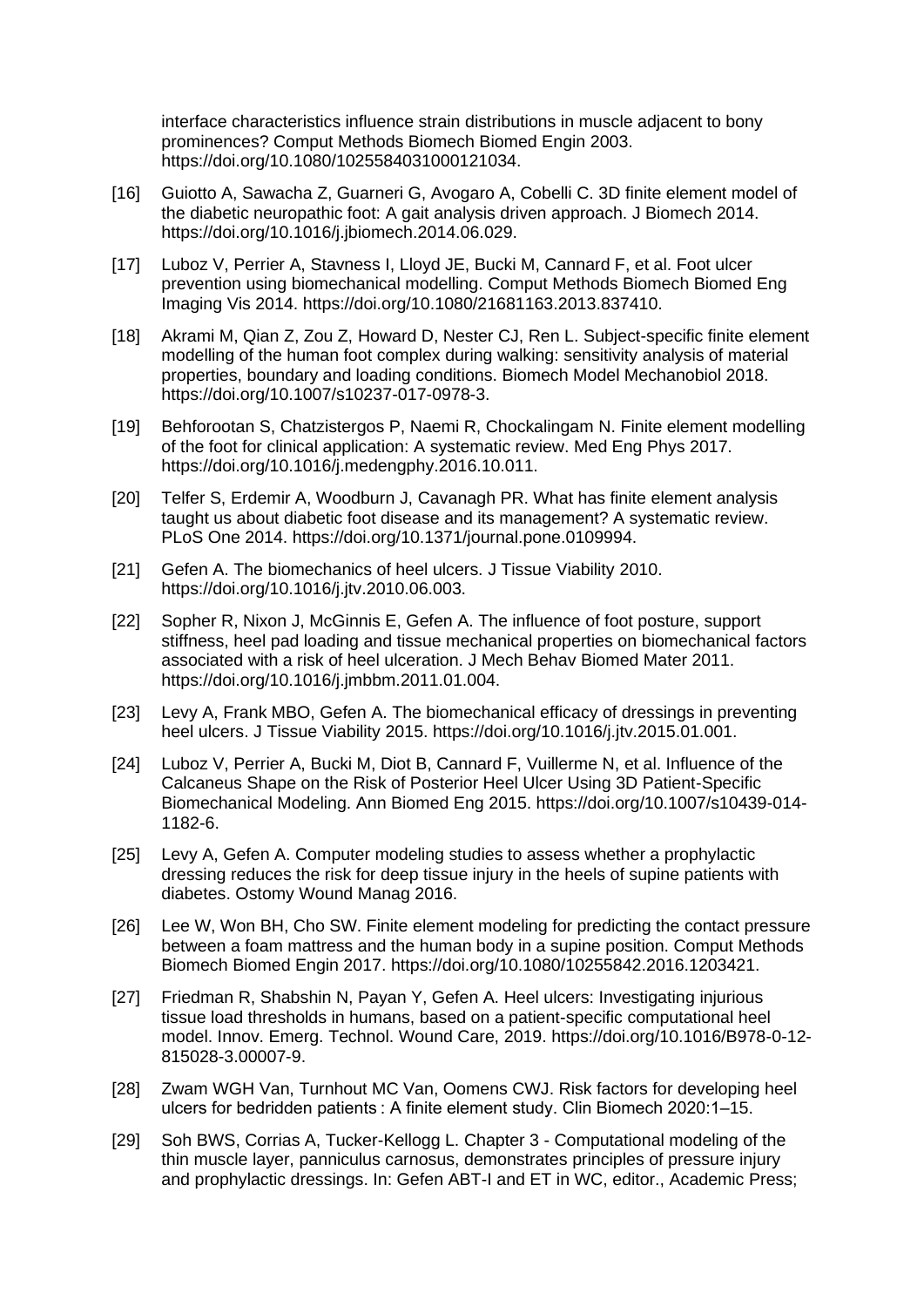2020, p. 41–54. https://doi.org/https://doi.org/10.1016/B978-0-12-815028-3.00003-1.

- [30] European Pressure Ulcer Advisory Panel NPUAP and PPPIA. Prevention and Treatment of Pressure Ulcers : Clinical Practice Guideline. Emily Haes. 2019.
- [31] Ramana B. The Physiologic Basis of Surgery, Fourth Edition. Edited by J. Patrick O'Leary and Arnold Tabuenca, 768 pages. Lippincott Williams & Wilkins, 2008, ISBN: 10: 0781771382. World J Surg 2009. https://doi.org/10.1007/s00268-008-9886-0.
- [32] Tenenbaum S, Shabshin N, Levy A, Herman A, Gefen A. Effects of foot posture and heel padding devices on soft tissue deformations under the heel in supine position in males: MRI studies. J Rehabil Res Dev 2013. https://doi.org/10.1682/JRRD.2012.10.0183.
- [33] Edama M, Kubo M, Onishi H, Takabayashi T, Yokoyama E, Inai T, et al. Structure of the Achilles tendon at the insertion on the calcaneal tuberosity. J Anat 2016. https://doi.org/10.1111/joa.12514.
- [34] Pang BSF, Ying M. Sonographic Measurement of Achilles Tendons in Asymptomatic Subjects. J Ultrasound Med 2006. https://doi.org/10.7863/jum.2006.25.10.1291.
- [35] Spitzer VM, Whitlock DG. The visible human dataset: The anatomical platform for human simulation. Anat Rec 1998. https://doi.org/10.1002/(SICI)1097- 0185(199804)253:2<49::AID-AR8>3.0.CO;2-9.
- [36] Dai JX, Chung MS, Qu RM, Yuan L, Liu SW, Shin DS. The visible human projects in Korea and China with improved images and diverse applications. Surg Radiol Anat 2012. https://doi.org/10.1007/s00276-012-0945-8.
- [37] Dey DK, Rothenberg E, Sundh V, Bosaeus I, Steen B. Height and body weight in the elderly. I. A 25-year longitudinal study of a population aged 70 to 95 years. Eur J Clin Nutr 1999. https://doi.org/10.1038/sj.ejcn.1600852.
- [38] Maurel W, Thalmann D, Wu Y, Thalmann NM. Biomechanical Models for Soft Tissue Simulation. 1998. https://doi.org/10.1007/978-3-662-03589-4.
- [39] Marino M. Constitutive Modeling of Soft Tissues. In: Narayan R, editor. Encycl. Biomed. Eng., Oxford: Elsevier; 2019, p. 81–110. https://doi.org/https://doi.org/10.1016/B978-0-12-801238-3.99926-4.
- [40] Holzapfel G. Nonlinear Solid Mechanics: A Continuum Approach for Engineering Science. Meccanica 2002. https://doi.org/10.1023/A:1020843529530.
- [41] Loerakker S, Manders E, Strijkers GJ, Nicolay K, Baaijens FPT, Bader DL, et al. The effects of deformation, ischemia, and reperfusion on the development of muscle damage during prolonged loading. J Appl Physiol 2011. https://doi.org/10.1152/japplphysiol.00389.2011.
- [42] Hendriks FM, Brokken D, van Eemeren JTWM, Oomens CWJ, Baaijens FPT, Horsten JBAM. A numerical-experimental method to characterize the non-linear mechanical behavior of human skin. Ski Res Technol 2003. https://doi.org/10.1034/j.1600- 0846.2003.00019.x.
- [43] Erdemir A, Viveiros ML, Ulbrecht JS, Cavanagh PR. An inverse finite-element model of heel-pad indentation. J Biomech 2006. https://doi.org/10.1016/j.jbiomech.2005.03.007.
- [44] Bennett, L and Lee B. Pressure versus shear in pressure sore causation. McGraw-Hill; 1985.
- [45] Tong SF, Yip J, Yick KL, Yuen MCW. Effects of different heel angles in sleep mode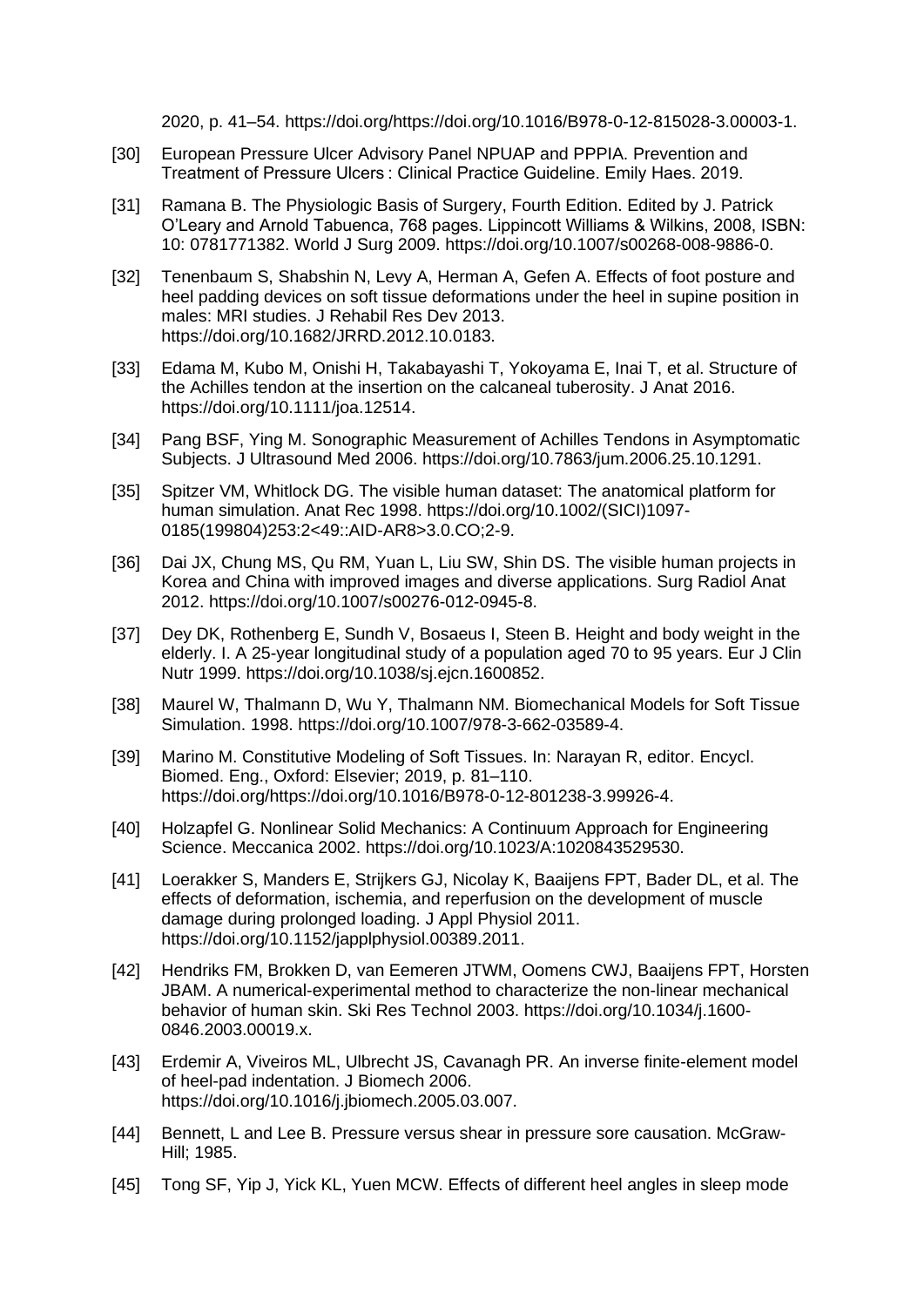on heel interface pressure in the elderly. Clin Biomech 2016. https://doi.org/10.1016/j.clinbiomech.2015.11.006.

- [46] Irons B, Ahmad S. Techniques of finite elements. 1980. https://doi.org/10.2307/2007639.
- [47] Oomens CWJ, Bader DL, Loerakker S, Baaijens F. Pressure Induced Deep Tissue Injury Explained. Ann Biomed Eng 2015. https://doi.org/10.1007/s10439-014-1202-6.
- [48] Henninger HB, Reese SP, Anderson AE, Weiss JA. Validation of computational models in biomechanics. Proc Inst Mech Eng Part H, J Eng Med 2010;224:801–12. https://doi.org/10.1243/09544119JEIM649.
- [49] Ceelen KK, Stekelenburg A, Mulders JLJ, Strijkers GJ, Baaijens FPT, Nicolay K, et al. Validation of a numerical model of skeletal muscle compression with MR tagging: A contribution to pressure ulcer research. J Biomech Eng 2008. https://doi.org/10.1115/1.2987877.
- [50] Tao K, Wang D, Wang C, Wang X, Liu A, Nester CJ, et al. An In Vivo Experimental Validation of a Computational Model of Human Foot. J Bionic Eng 2009;6:387–97. https://doi.org/https://doi.org/10.1016/S1672-6529(08)60138-9.
- [51] Luo G, Houston VL, Mussman M, Garbarini M, Beattie AC, Thongpop C. Comparison of male and female foot shape. J Am Podiatr Med Assoc 2009;99:383–90. https://doi.org/10.7547/0990383.
- [52] Wunderlich RE, Cavanagh PR. Gender differences in adult foot shape: implications for shoe design. Med Sci Sports Exerc 2001;33:605–11. https://doi.org/10.1097/00005768-200104000-00015.
- [53] Stekelenburg A, Oomens C, Bader D. Compression-induced tissue damage: Animal models. Press. Ulcer Res. Curr. Futur. Perspect., 2005. https://doi.org/10.1007/3-540- 28804-X\_12.
- [54] Zhang M, Mak AFT. In vivo friction properties of human skin. Prosthet Orthot Int 1999;23.
- [55] Gerhardt L-C, Mattle N, Schrade GU, Spencer ND, Derler S. Study of skin-fabric interactions of relevance to decubitus: friction and contact-pressure measurements. Ski Res Technol Off J Int Soc Bioeng Ski [and] Int Soc Digit Imaging Ski [and] Int Soc Ski Imaging 2008;14:77–88. https://doi.org/10.1111/j.1600-0846.2007.00264.x.
- [56] Traa WA, van Turnhout MC, Moerman KM, Nelissen JL, Nederveen AJ, Strijkers GJ, et al. MRI based 3D finite element modelling to investigate deep tissue injury. Comput Methods Biomech Biomed Engin 2018. https://doi.org/10.1080/10255842.2018.1517868.
- [57] Moerman KM, van Vijven M, Solis LR, van Haaften EE, Loenen ACY, Mushahwar VK, et al. On the importance of 3D, geometrically accurate, and subject-specific finite element analysis for evaluation of in-vivo soft tissue loads. Comput Methods Biomech Biomed Engin 2017;20:483–91. https://doi.org/10.1080/10255842.2016.1250259.
- [58] Oomens CWJ, Broek M, Hemmes B, Bader DL. How does lateral tilting affect the internal strains in the sacral region of bed ridden patients? - A contribution to pressure ulcer prevention. Clin Biomech (Bristol, Avon) 2016;35:7–13. https://doi.org/10.1016/j.clinbiomech.2016.03.009.
- [59] Oomens CWJ, Zenhorst W, Broek M, Hemmes B, Poeze M, Brink PRG, et al. A numerical study to analyse the risk for pressure ulcer development on a spine board. Clin Biomech (Bristol, Avon) 2013;28:736–42.